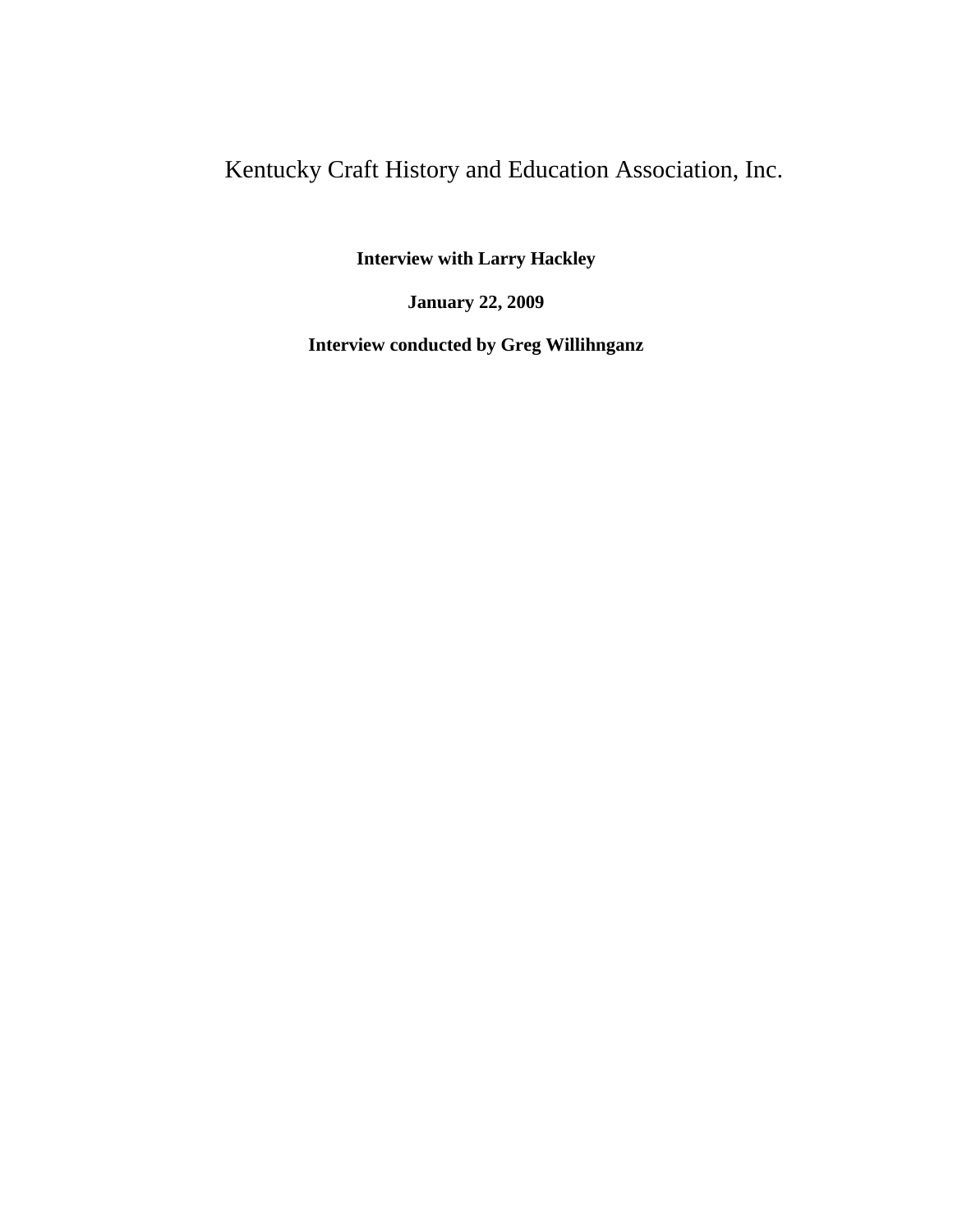WILLIHNGANZ: This is Greg Willihnganz interviewing Larry Hackley in Berea, Kentucky, on January 22<sup>nd</sup>, 2009, for the Kentucky Crafts History and Education Association. Thank you, Larry, for doing this interview. We appreciate this.

HACKLEY: Oh, thanks for coming.

WILLIHNGANZ: Okay. I'm going to talk a little bit about your history, and some of these questions I know you sort of answered . . .

HACKLEY: Mm-mm.

WILLIHNGANZ: . . . but maybe you want to elaborate on them, and . . .

HACKLEY: Sure.

WILLIHNGANZ: . . . we sort of . . be interested . . . how would you characterize in one or two sentences what your, your career has been?

HACKLEY: Well, it started out . . . [Chuckling] it . . . basically . . . in art school, and . . . sort of assuming in the beginning I would be (audio sound interruption) artist, I suppose, and . . . made some, made (audio sound interruption) for a time and . . . and then, I (audio sound interruption) out of grad school I got a teaching job, taught (Audio sound interruption) at the University for three years, and then . . . (Audio sound interruption) in Kentucky Arts Council after that to be an artist in the schools, and . . . did some residencies in (Audio sound interruption) County, and then did some various small—short terms residencies after that…around the state for about a year, a year and a half. And then

WILLIHNGANZ: (unintelligible) One second it's ...

HACKLEY: Okay, yeah.

WILLIHNGANZ: It's crunching a little bit because . . .

HACKLEY: Oh.

WILLIHNGANZ: . . . it's rubbing . . .

HACKLEY: Oh.

WILLIHNGANZ: . . . on your shirt.

HACKLEY: Okay. Let me see.

WILLIHNGANZ: Sort of being exposed out there somehow.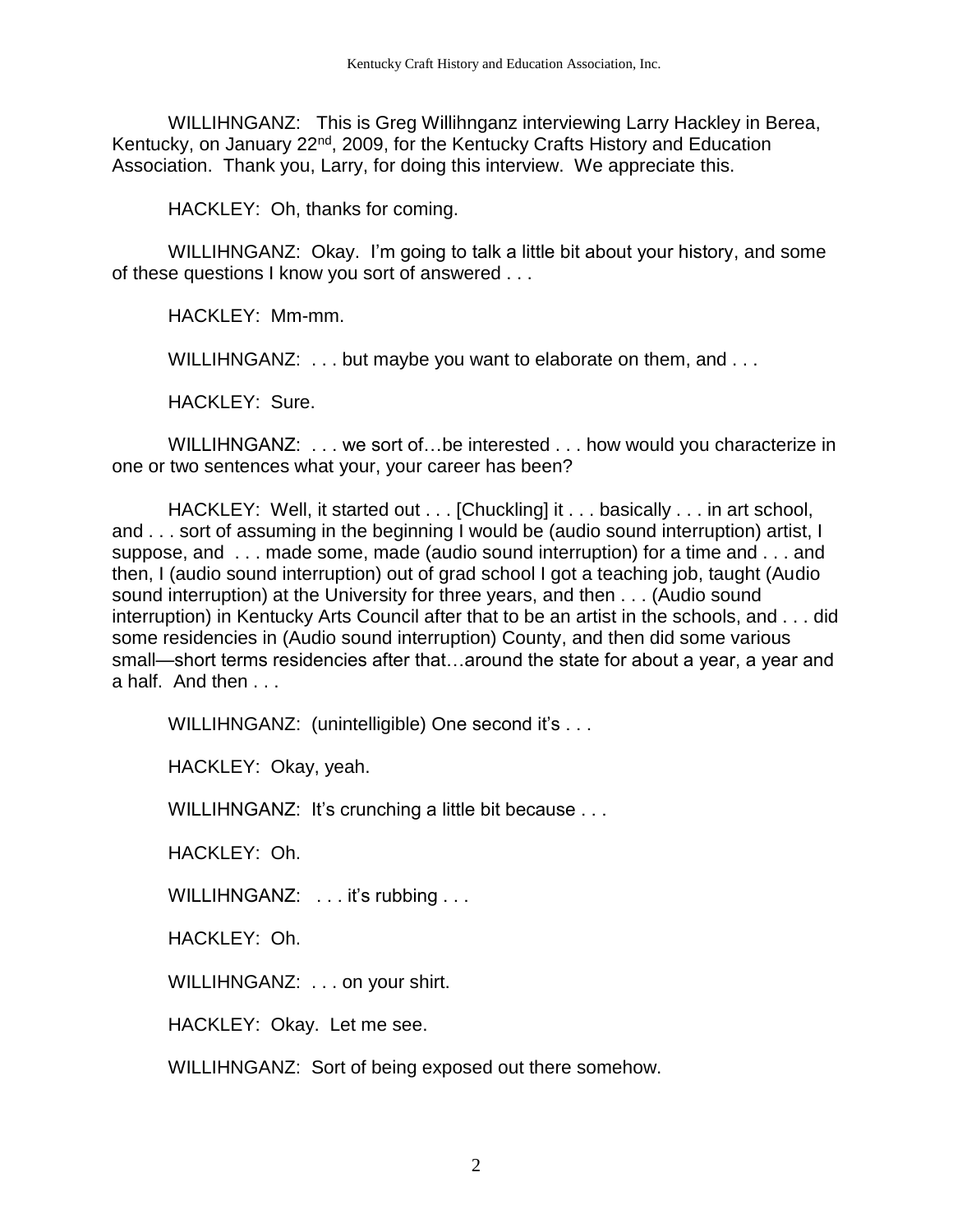HACKLEY: Okay . . . well.

WILLIHNGANZ: Yeah, it should be turned that way (unintelligible)...

HACKLEY: Because if you put . . .

WILLIHNGANZ: Yeah (unintelligible)

HACKLEY: . . . this ri . . . right here, over here?

WILLIHNGANZ: Yeah, fine.

HACKLEY: Yeah, I see . . .

WILLIHNGANZ: Okay.

HACKLEY: Yeah, okay.

WILLIHNGANZ: So, did you grow up in Kentucky?

HACKLEY: No . . . Virginia, Northern Virginia. I, about an hour…actually I w . . . I grew up about an hour out of... hour plus out of Washington, D. C., in what was ... what is a, an Appalachian county, and . . . in the country, a little town called Amesville, Virginia, and . . . actually not a town, it's really just a crossroads, a vil . . . a village, and . . . in a county, that when I was growing up, was only five thousand people in the entire county. And this is like very, when you consider it's so close to Washington, it's, it's fairly remarkable. Half of the c . . . moun . . . half of the county is in the mountains, bec . . . and became the George Washington National Forest, and . . . even, even though we were that close to Washington and . . . the county still remains very rural. The . . . the residents there have somehow staved off [Chuckling] any, any kind of serious development in the county. There is not even  $a \circ \ldots a \ldots a \ldots$  stoplight in the county still, after all these years. But it's, the, the wolves are at the, at the border [Laughing]. The . . . subdivisions are built right up to, right up to the county line at this point, but it's going to change at some point, but . . . it was a sort of an I . . . sort of—kind of an idea. . . idyllic . . . you know, childhood, growing up in the country. My dad was a merchant and farmer, and had a gr . . . a general store, and . . . so it was a very quiet kind of, kind of life on one, one regard.

WILLIHNGANZ: How did you get interested in art?

HACKLEY: Well, I don't know, I gu . . . as a kid I, I'd, I, like a lot of people who, who get interested in art, they draw things, and as a kid I'd, I was a, one of a, I drew things and . . . and I—also both sides of the family had . . . had an interest in making things. My grandmother on my mother side made quilts, and my aunts and, and that's how of they, m . . . made a lot of quilts and things. And then . . . in the household I grew up on my father's side of the family, my grandmother left behind, when I was a w . . . I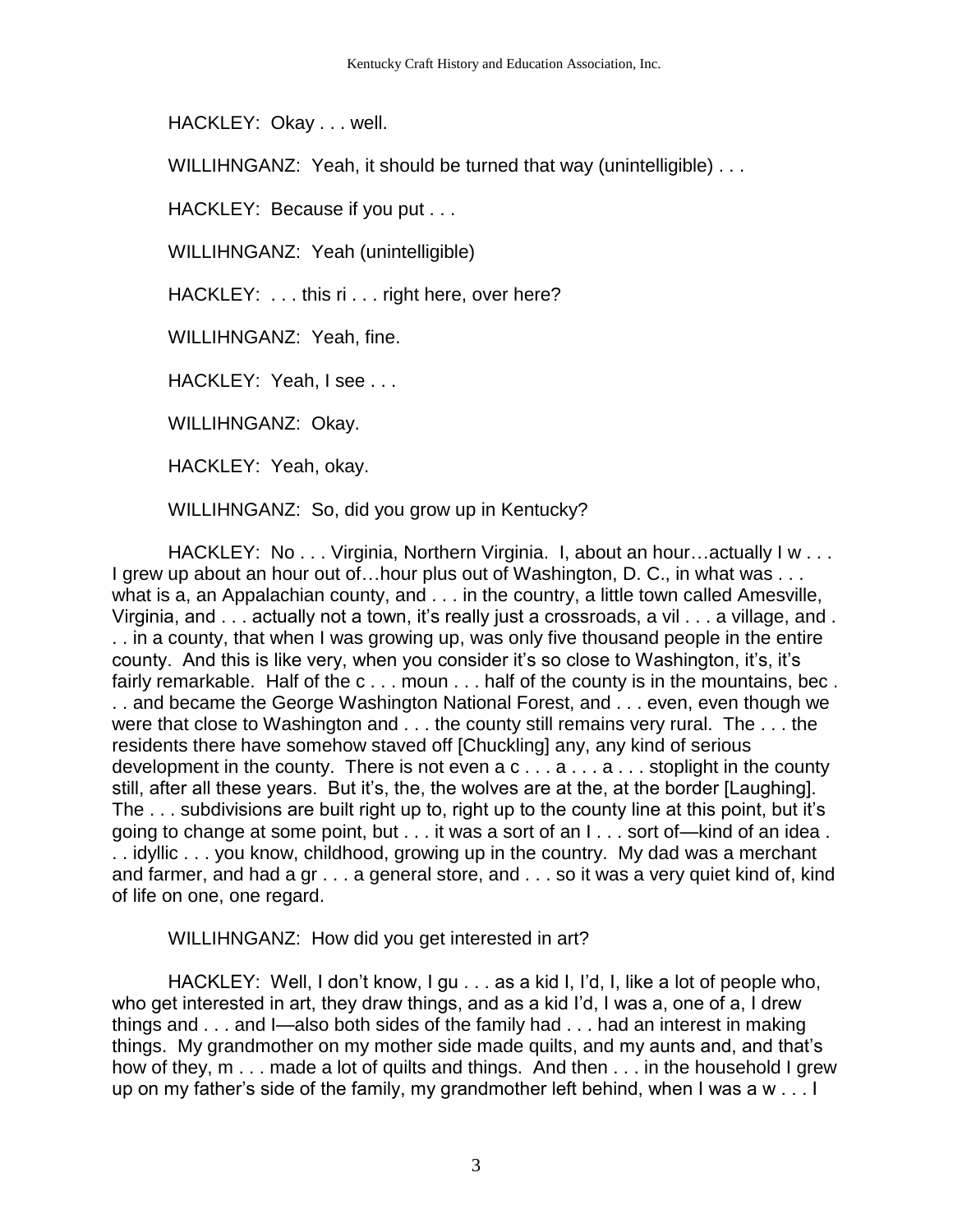was a wee child when she passed away but . . . she left behind things like family quilts, and there were a lot of traditional pieces of pottery in the house that they had actually, you know, early in the century…and before had used as a storage vessels, and that kind of thing. But, they were decorated with cobalt, and there, and that kind of stuff. We, and a lot of that stuff remained in the house after she passed away, and . . . I mean they were basically doorstops [Chuckling] …a lot of …but they were interesting visual things to grow up with. I can remember as a kid, in the fifties . . . my father would sell . . . at a . . . would . . . once a week he would go to Washington to buy produce, and he would buy local chickens and eggs and things, and take them in to Washington, and sell them to the . . . merchants in the, in the . . . this one part of town where they were all, all of these . . . business…wholesale basically, that supplied merchants around the c . . . in the area, and I can remember ladies coming into the store bringing in eggs, in traditional egg baskets, and I can remember on one occasion trying to convince my father he should buy the ba . . . the basket as [Laughing] well as the eggs [Laughing] you know, because I, I f . . . I thought it was really interesting thi . . .

WILLIHNGANZ: (unintelligible) Insurance.

HACKLEY: I thought it was a really interesting thing, and [Laughing], and so I've always been sort of interested in . . . visually, in things, I guess, as much as anything else, and . . . so . . . and then it'll, you know, what, what in addition to just looking at stuff, I was also interested in making stuff as well.

WILLIHNGANZ: Did you do much . . .

HACKLEY: Hum.

WILLIHNGANZ: . . . of this in school?

HACKLEY: Well, I had art in, in high school, and . . . we had . . . you know, small little arty projects in, in elementary school, that kind of thing, but we actually had organized art classes by the time I got to high school and . . . so there was, there was some, you know, some encouragement there, at least. And then I went . . . I went away to Virginia Commonwealth University, and I got my bachelors degree in sculpture and . . . with minor in ceramics, and then I . . . grad school at UK . . . in the early seventies.

WILLIHNGANZ: So, when you went to . . . to school and you got your bachelors degree . . .

HACKLEY: Mm-mm.

WILLIHNGANZ: Were there particular artists who basically were mentors for you or, who showed you things that interested you?

HACKLEY: Well, I had, I had a p . . . a . . . one professor . . . a guy named [Chuckling] Jose Pugh who was a Spanish . . . sculptor who, who was teaching at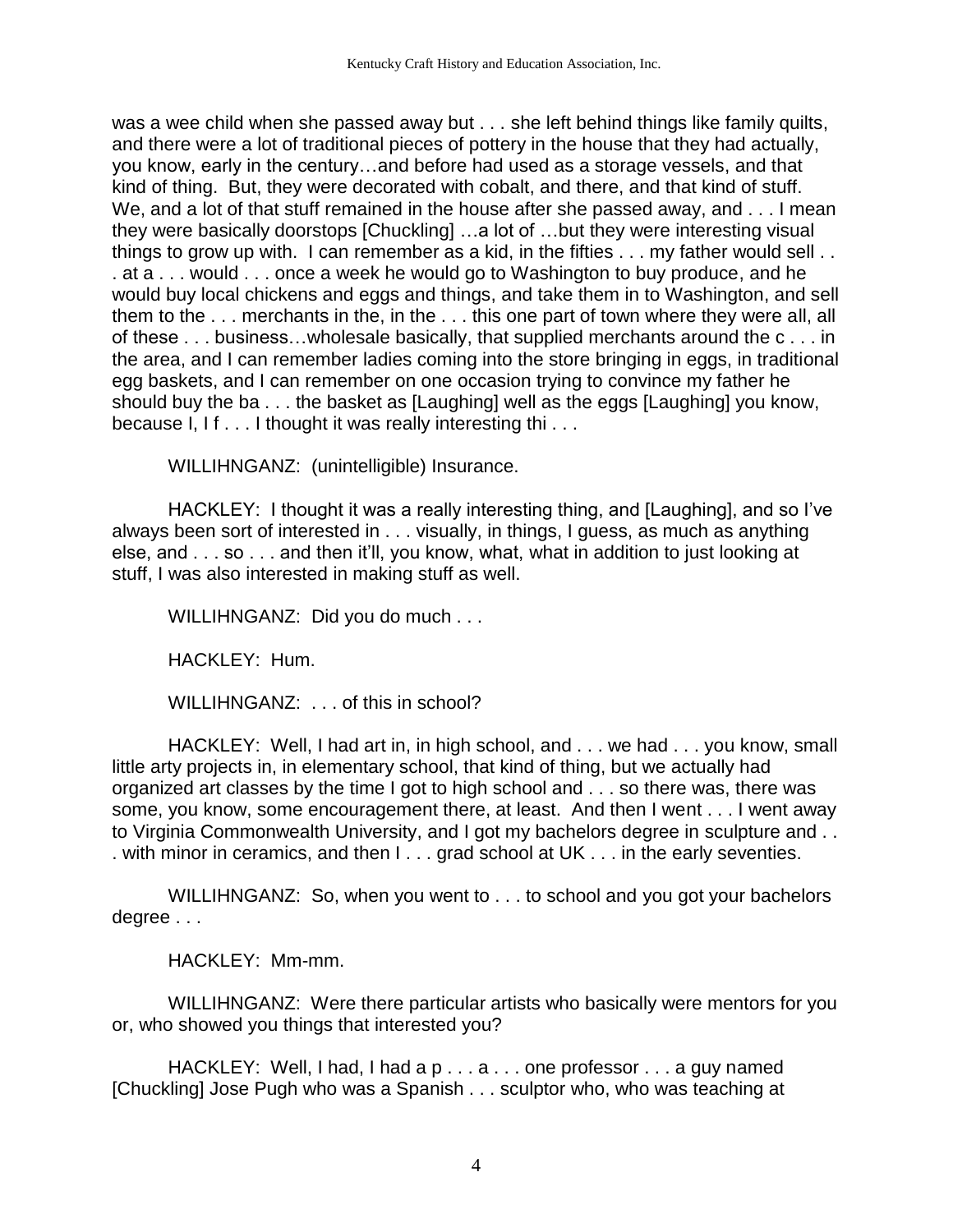Virginia Commonwealth at that point, and . . . he was, he was one of my first teachers, he was a scul . . . sculptor, sculptor teacher was . . . was one of the things I sort of gravitated to, I'd always been much more thr . . . interested in three-dimensional objects than painting and drawing and that kind of stuff, and . . . but he was a re . . . sort of a mentor and a, a, someone who really encouraged me there. And then I, at that, at ... Virginia Commonwealth, the other teachers who were probably more—most influe . . . influential would have been . . . re . . . Regina . . . Meadows and . . . who was a weaver, and . . . Richard Butts who was . . . one of the pottery teachers at that point, and . . . they were . . . you know, enthusiastic about the kind of stuff I was doing.

WILLIHNGANZ: Were you interested in weaving?

HACKLEY: Not so much weaving. I've, I [Chuckling] …my perch has always been . . . more art oriented than crafts, and . . . weaving per se, w . . . and I, I actually own a loom and I did a I... I have done a lot of weaving, that kind of thing. But ... it's usually the, the, the . . . the weaving per se usually ends up being much more sculptural and . . . three-dimensional and something that's just flat on the loom, that kind of thing. And so . . . I mean I, I appreciate that kind of stuff but I'm, it's not something I'm going, I would have made a lot of. I did a…I made a few things but it was usually taking things off the loom and then mani . . . manipulating them and making them more threedimensional.

WILLIHNGANZ: Adding seashells or something else (unintelligible)?

HACKLEY: Yeah. Yeah. That kind of stuff. And then, also I did . . . with the textiles, I also did a lot of dyeing . . . batik and . . . tie-dye and . . . some very . . . s . . . sort of . . . shaped, they weren't like shapes . . . they were flat but they were shapes and, and were meant to be . . . hanging in free space and they had a s . . . a, a, a superstructure underneath with a, it was made at, either out of wire or metal that would support them, and so they were not, they weren't square, they were shaped pieces that hung off of monofilament that kind of thing, and . . . but again, as I said, like I say, they so they were either tie-dye or batik, and so you got this . . . fa . . . fi . . . sort of, they were kind of like . . . the, it's, it's the same kind of idea that you get with stained glass, you know, that there were three-dimensional and out in space, so you'd get light behind them and the, the transparency of the fabric is what made them interesting . . . as much as the shaping and stuff . . .

## WILLIHNGANZ: And then you're working in ceramics as well?

HACKLEY: Yeah, yeah, actually the pottery was, I was more interested in pottery that, in that phase of my, my life than I was in . . . t . . . in textiles, probably. I did a lot of . . . again, you know, in pottery class you have to learn how to make pots, pots and that kind of stuff and I, I was skilled enough to make—pa . . . make pots . . . they were good enough to sell to people at fairs and that [Chuckling] kind of thing, but the, you know, just as functional pottery . . . that didn't really particularly int . . . it interested me, but not to the point that wasn't the most interesting thing, and I was much more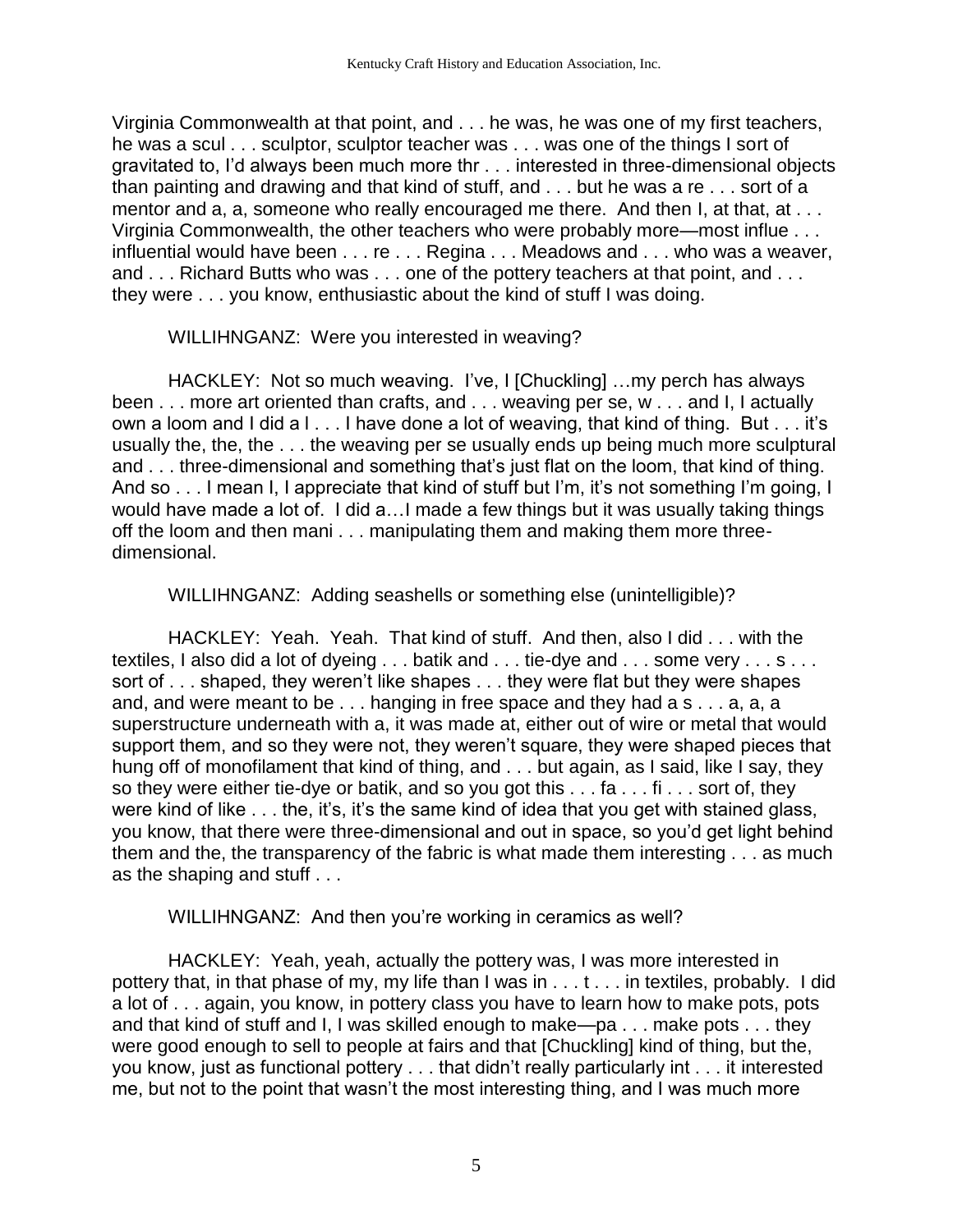interested in making . . . things that were three-dimensional . . . and, and during the . . . the years I was in . . . Richmond (Clears throat), at Virginia Commonwealth, I was mostly doing stoneware . . . sculpture . . . that were very organic and . . . plant-like to some extent, but also they had a sort of sensuous . . . or . . . sort of eroticism about them and I would combine those pieces . . . I would f . . . first of all fire them in stoneware, stoneware kilns and then . . . follow up with doing . . . luster glaze . . . glazing parts of them with . . . low fired luster glaze that, that gave them metallic finishes like gold and silver and platinum and that kind of stuff, and then would come back in wo ... into those pieces and ... and include ... feathers and, and other soft materials ... and contrast them to the hard, hard ceramic materials. And . . . (Clears throat) and then ... later on, when I came to Kentucky ... I got interested in ... traditional potteries a lot, and . . . at that point at UK, we were doing a lot of salt firing and . . . not at UK, but a, a couple of people here in Kentucky at that . . . in the early seventies built wood-firing kilns and so we were doing salt, wood-fired, salt-fired pieces so you . . . very much in this sort of Japanese tradition, and you'd get all this fire—flashing from the fire and the ash on your piece, on your pieces of pottery and, and sculpture and that kind of thing. And . . . so it, it evolved over time from one, one method to another . . .

WILLIHNGANZ: What made you chose UK?

HACKLEY: Well I was . . . I . . . ha . . . was somewhat interested in folk art . . . a little bit and I, and we had a talk by a guy named Michael Hall . . . who came to Virginia, and gave a talk . . . I guess it was in my junior year, and he . . . talked about a l . . . a whole, a whole range of contemporary folk art and he was seeing and he was also a, a very interesting sculptor as well, and [Chuckling] I came to Kentu . . . to Ken . . . to Kentucky sort of expecting to, to work with him, because he was teaching here at that point, and the summer I . . . it was the summer before I arrived here, he moved to Cranbrook [Laughing] and, and so I already, I had already been accepted at UK and . . . it's, it looked like the guy who was taking Michael's place was going to be an interesting . . . person to work with, and I actually had a friend of mine who would . . . I, I'd gone to school with in Virginia who was already at UK, and he was a very enthusiastic about the program here, and so I came to Kentucky, and . . . as it turned out . . . even though I didn't get to study with the p . . . the people I thought I was going to s . . . be studying with, I ended up studying with some pretty interesting, interesting professors after all, so.

WILLIHNGANZ: Now you didn't stay long, actually in production, did you? I mean . . .

HACKLEY: Well, you mean production, you mean . . .

WILLIHNGANZ: Yes, making . . .

HACKLEY: . . . making, making all kind of stuff?

WILLIHNGANZ: pots, yeah.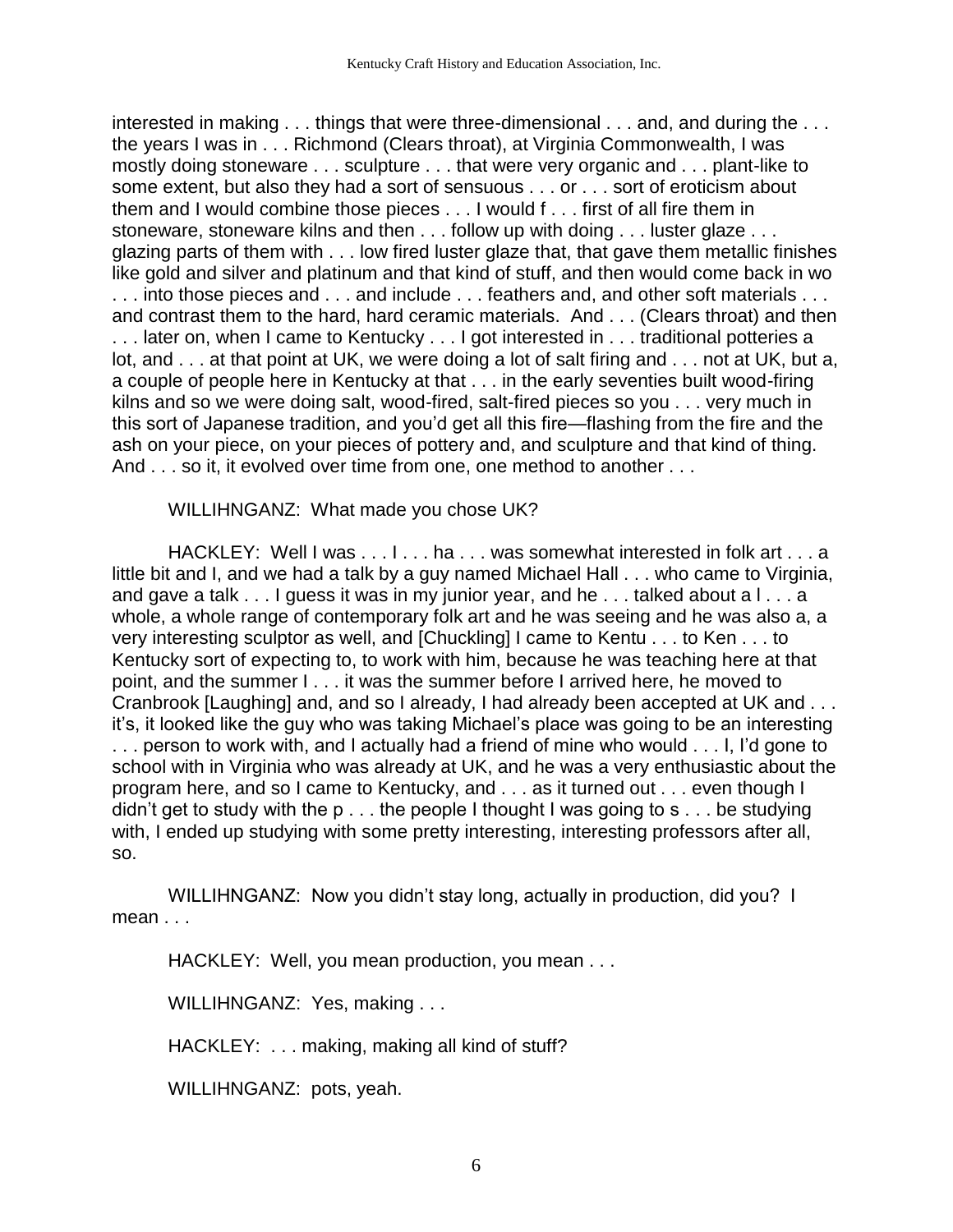HACKLEY: Well I, I continued to make pots . . . probably into the late seventies . . . off and on . . . basically to make ends meet [Laughing] doing a lot of summer fairs, that kind of thing, between . . . other jobs that I had, because right out of college, I ended up at . . . Kentucky State University teaching ceramic—ceramics and sculpture, and . . . half a dozen other things I wasn't hired to teach [Chuckling] as well. There was just starting of a program at that point, at . . . Kentucky State University. And . . . so . . . the three, three or four teachers of a, they were on a faci . . . who were on staff there ended up teaching everything that had to be taught, and . . . so summers . . . primarily, I was . . . making pottery and functional pottery, and . . . and then during the school year, when I had time, I was making the other art as well, but . . . the, the functional potteries always kind of come in as a handy, was during that, that period came in as a kind of handy . . . extra income, as much as anything else probably.

WILLIHNGANZ: Okay. And then . . . you sort of seemed to have drifted out of that a little bit . . .

HACKLEY: Yeah . . . like I said, I was always interested in . . . since the late sixties, I was . . . interested in folk art, and . . . not re . . . sort of not really having realized that I had grown up with a lot of folk art around me like the pottery and baskets and that kind of, quilts and things, in our family. But . . . when—the first week, when I came to Kentucky . . . a friend of mine took me out to meet Edgar Tolson this very famous woodcarver in Campton, and . . . it was . . . the sort of amazing revelation that, that . . . someone working out of a tiny little . . . trailer . . . as a studio, was making . . . with materials at hand just . . . trees that he cut down, a pocket knife, basically, was making this wonderful, these wonderful carvings, and . . . and then on the top of that Edgar was a very interesting . . . eccentric character as well, which made him just as in . . . made him even [Chuckling] more interesting, and so anyway struck, struck up a friendship with, with Tolson and  $\dots$  and then eventually  $\dots$  in the s  $\dots$  in the midseventies he asked me to help him sell his work because Michael Hall had been . . . promoting his work from the late seventies into the mid-seventies. And then Michael moved away. He went to Cranbrook and wasn't getting back to Kentucky very often, and so Edgar sort of left in a lu . . . in a lurch and didn't have anybody to sort of promo . . . promote his stuff and help him out, and . . . so he asked me if I, if I knew of anybody who'd buy the stuff, and so I, I . . . I knew a few people who were interested and collected, but . . . on, on long weekends and holidays away from . . . the artisan school's program, when I was teaching . . . in the, the, for the arts . . . the arts council . . . I would run to Chicago, or Washington, or New York, and take a few carvings and . . . and s . . . to s . . . see if we could sell them at the galleries in, in those towns, and . . . quickly discovered that there was an interest in this kind of work and that . . . they were looking for other people who made that . . . folk art, and . . . and then I got back in, into Kentucky and, and thrashed around a bit and began to s . . . discover some people, and sort of thing kind of took off from there, and . . . so, actually when wha . . . each of my sort of phases or career has kind of overlapped one another and . . . one has kind of allowed me to, to . . . fall into the next one, I've been lucky in that regard, I guess [Chuckling]. This has all—the whole thing has been kind of experimental, as life has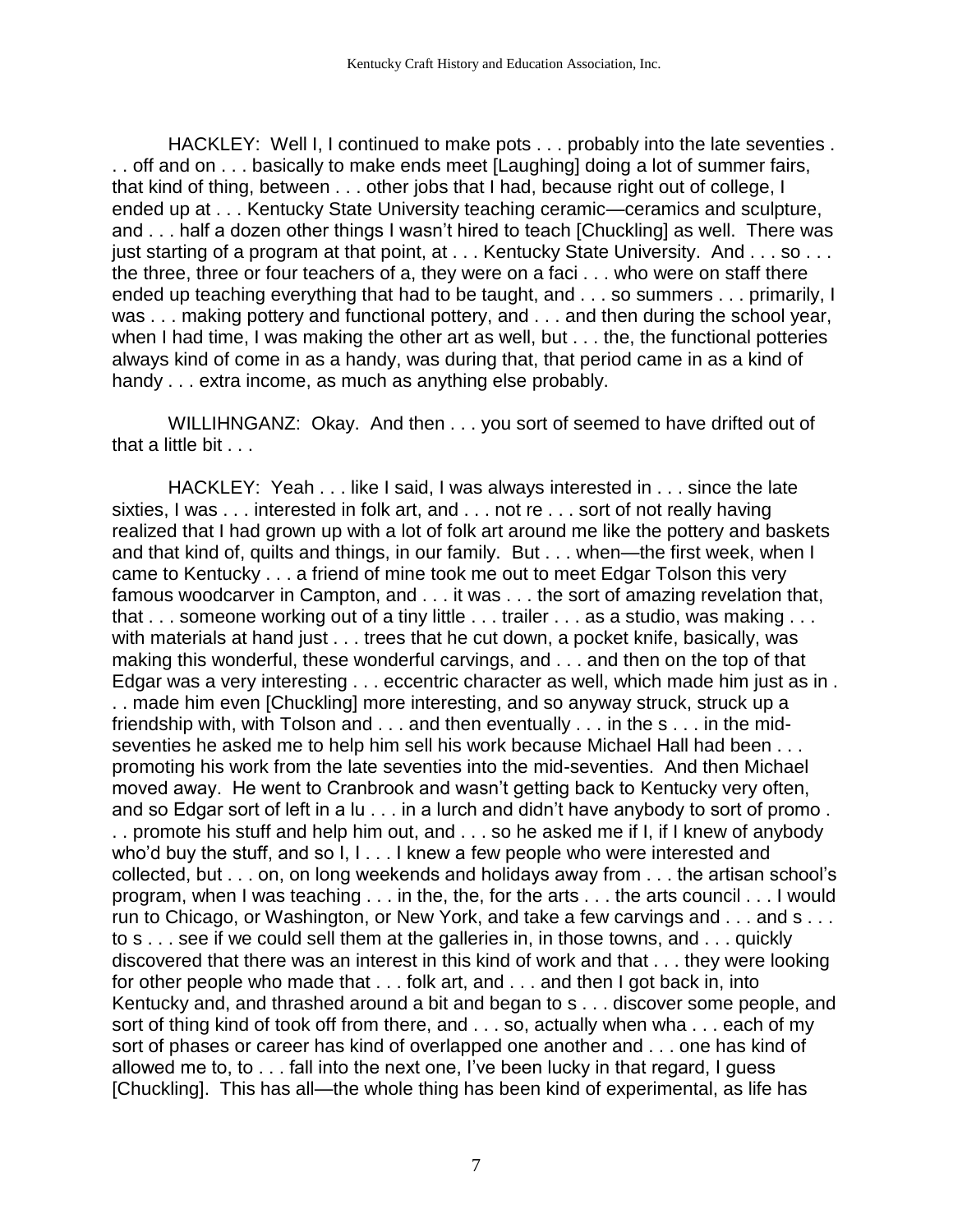gone along. No one, no one would have believed in the seventies that you would be able to make a living selling . . . contemporary folk art. This wasn't . . . something that was happening back then, and . . . it was b . . . basically you had to create the, create a market for it and . . . but luckily there were things that, that, that seemed to push it along, like the b . . . the . . . the bicentennial and, and interest in things American and Americana and, and that kind of thing seemed to . . . peak people's interests in them when they began to see things that . . . were coming out of . . . out of . . . Appalachia, basically in the south.

WILLIHNGANZ: So, when did you come to the realization that you were more of a dealer than a, an artist, a creator?

HACKLEY: Well I don't know that it, it, it, that it happened, you know, the, I don't think there was one . . . clean break from one to the next, but . . . it, it so . . . it's wha . . . it was some point the . . . it, it, the . . . the, the crea . . . being a creative artist and being a dealer are very, very different things, and . . . they both require your full-time attention and at some point, it became clear that . . . and, and also it was very f . . . sort of fulfilling for me to be, to be, be . . . helping these artists create their, creating these careers for people, and . . . probably too, the fact that I was traveling. The travel made—was mo . . . made it interesting. I got to s . . . to see places I'd never been to before and I got to go to museums and, and . . . meet interesting people, and . . . and that kind of thing as well, which, which you would of, you know, can do as eas . . . just as easily at probably being an artist, but . . . I don't know, at some point, it just, it sort of took over [Laughing] and, and it wasn't that, it wasn't . . . all that conscious of a career move at all, but . . . it seems to have . . .

WILLIHNGANZ: In your notes . . .

HACKLEY: . . . to move along.

WILLIHNGANZ: . . . you describe going to pretty much any museum that was down the road and handy and . . .

HACKLEY: Mm-mm. Well . . . well the other thing is growing up close to Washington my, my folks, folks would take us into Washington on weekends and, and that kind of thing and so w . . . it was very . . . normal for me to spend a lot of time in museums looking at things because, and because I was a looker . . . and . . . so . . . it, you know, anytime I g . . . [Chuckling] anytime I can ferret out on a new museum or anywhere near, near a museum that I, that I like, I, I'm, I'm apt to, to spend some time there if I can. It's just . . . and is, and, and being a, being a visual person an, an ar . . . being a s . . . an artist-slash-dealer . . . you know, the more you see and the more you can absorb, the better you are at . . . either making things or selling things, the better case you can make for selling things if you can, can . . . position, position an artist in a, in a particular . . . period or . . . you know, if you can show people how they, how certain artist work stacks up beside other . . . well known artists and that kind of thing.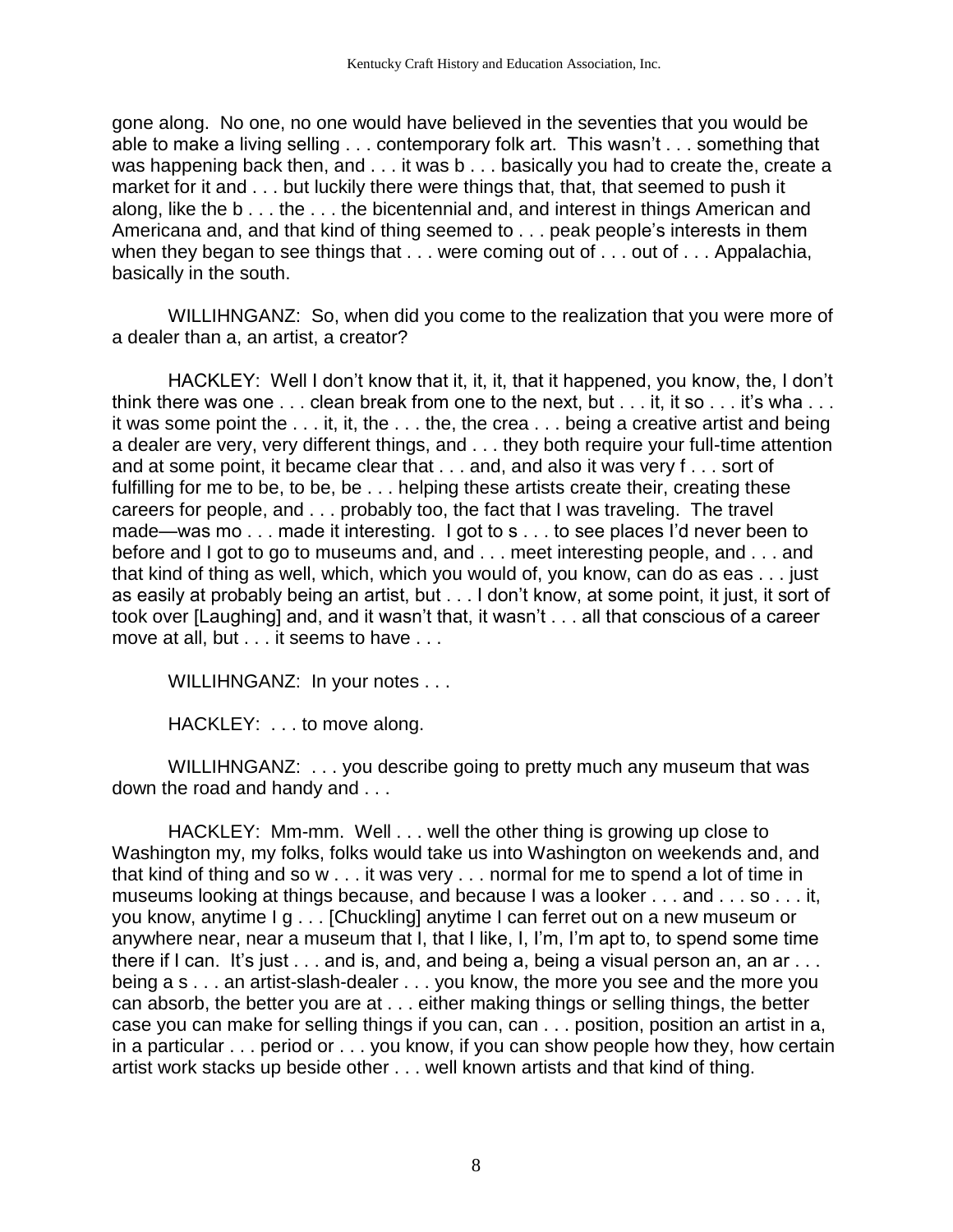WILLIHNGANZ: So when . . .

HACKLEY: It helps.

WILLIHNGANZ: . . . you approach people at museums or whatnot, representing an artist . . .

HACKLEY: Mm-mm.

WILLIHNGANZ: . . . then, do you do a whole sales presentation based on what this art . . .

HACKLEY: Yeah, it, it . . .

WILLIHNGANZ: . . . (unintelligible) showing (unintelligible)?

HACKLEY: . . . it would var . . . it would vary. Museums usually . . . you know, usually at, in galleries and museums you're talking to people who are, who are ... knowledgeable to begin with, so you don't have a lot of explaining to do, at, you may, you may want to, fill them in on the biographical background of an artist and that kind of thing. It's . . . the general public, you may have to bring them up to snuff on, on . . . you know, how, how important a particular artist is in the, in the bigger s…bigger picture. But . . . usually the, usually the sales, the sales pitch is that . . . either you try to present it as, as best you can . . . and as . . . and . . . like . . . ideally in a sort of clean white space [Chuckling] if you can, and, and . . . and if the artist is good enough, it's goin . . . the art is going to sell itself, usually anyway. But . . . like I say the, the, the wrap that you would gi . . . would give to most professional people is basically biograph . . . biographical information and . . . that kind of thing.

WILLIHNGANZ: Mm-mm. So, how many artists do you represent in any given time?

HACKLEY: Well I'm, I'm representing only a few less . . . artists these days, because I'm sort of semi-retired, having closed the gallery, but at one point there were . . . I don't know, several dozen, probably, maybe fifty at one point, that I was working with on a regular basis, you know, and most of them Appalachian and from the south. But Appalachian because I am here, and I'm particularly interested in wood carvings, there are a lot of woodcarvers from east Kentucky, and . . . it's, it's one of those things that because of the Tolson . . . so, he kind of pioneered . . . I mean there were wood carvers here before Tolson obviously, but he w . . . he became the most famous . . . celebrated of the Kentucky wood carvers and . . . is known all around the country and ar ... all around the planet for that matter. But ... the ... the woo ... the wood carvers personally interest me as much as anybody else. But then the pottery as well and, and the, when I was a grad student at UK, we would . . . some friends and I would get in a c ... in a car and go to ... to visit some of the traditional potters who were still working in the seventies and they were old timers like Bill Craig in, in North Carolina, and . . .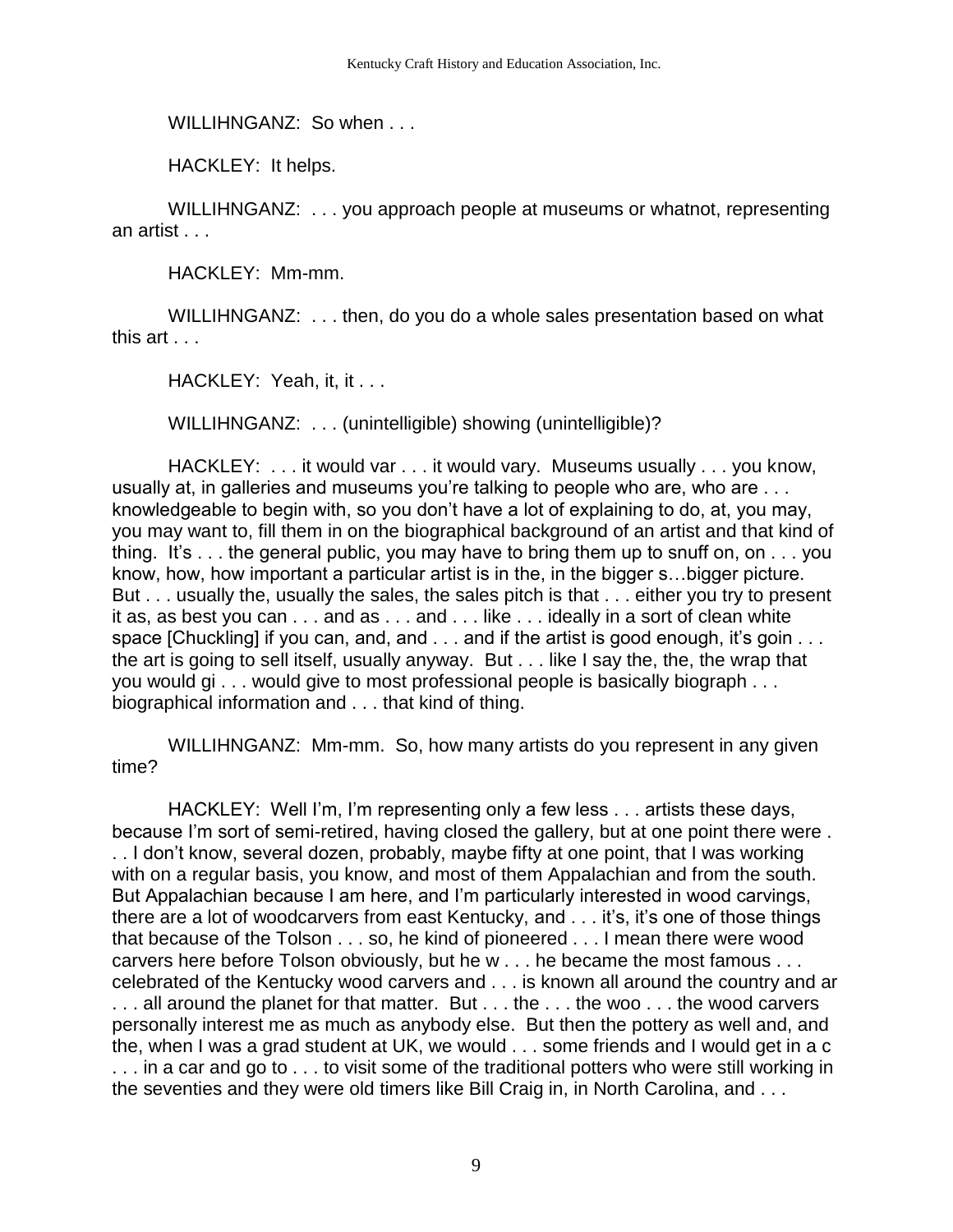Eleanor Matters in, in Georgia, and . . . n . . . Norman Smith in Alabama, who is still firing with wood. They were digging their own clay out of the ground. They were making their own clays out of ashes and local clay and, and . . . materials were right at hand, buying very little materials out of, out of . . . from out of the area, and . . . we would go visit those guys and watch them fire their kilns and works and, and that kind of thing. And I became very excited, and . . . and so I did d . . . in the '70s and into the '80s and '90s continued to b . . . to buy . . . traditional pottery and . . . face jugs like this guy here, and other things like that and . . . sell as well, in, in the, in the greater, greater self and try—and having to g . . . you know, go see those potters there are other folk artist that you hear about, that are going to be in between Kentucky and wherever they live, and you drop in on them and see them along the way.

WILLIHNGANZ: You've seen LaVon Williams' work?

HACKLEY: Mm-mm, yeah in Lexington, sure, sure, yeah.

WILLIHNGANZ: Yeah.

HACKLEY: Yeah, interesting, a very interesting guy.

WILLIHNGANZ: Yeah, I had the ...

HACKLEY: Yeah.

WILLIHNGANZ: . . . chance to interview him . . .

HACKLEY: Mm-mm.

WILLIHNGANZ: ... and ...

HACKLEY: Mm-mm.

WILLIHNGANZ: . . . he is a, he is not a polished interviewer but he had a lot to say . . .

HACKLEY: Mm-mm.

WILLIHNGANZ: . . . interesting guy, and . . .

HACKLEY: Mm-mm, yeah, he is.

WILLIHNGANZ: . . . I like looking at his work.

HACKLEY: Mm-mm, yeah, yeah his things are, are very interesting, yeah.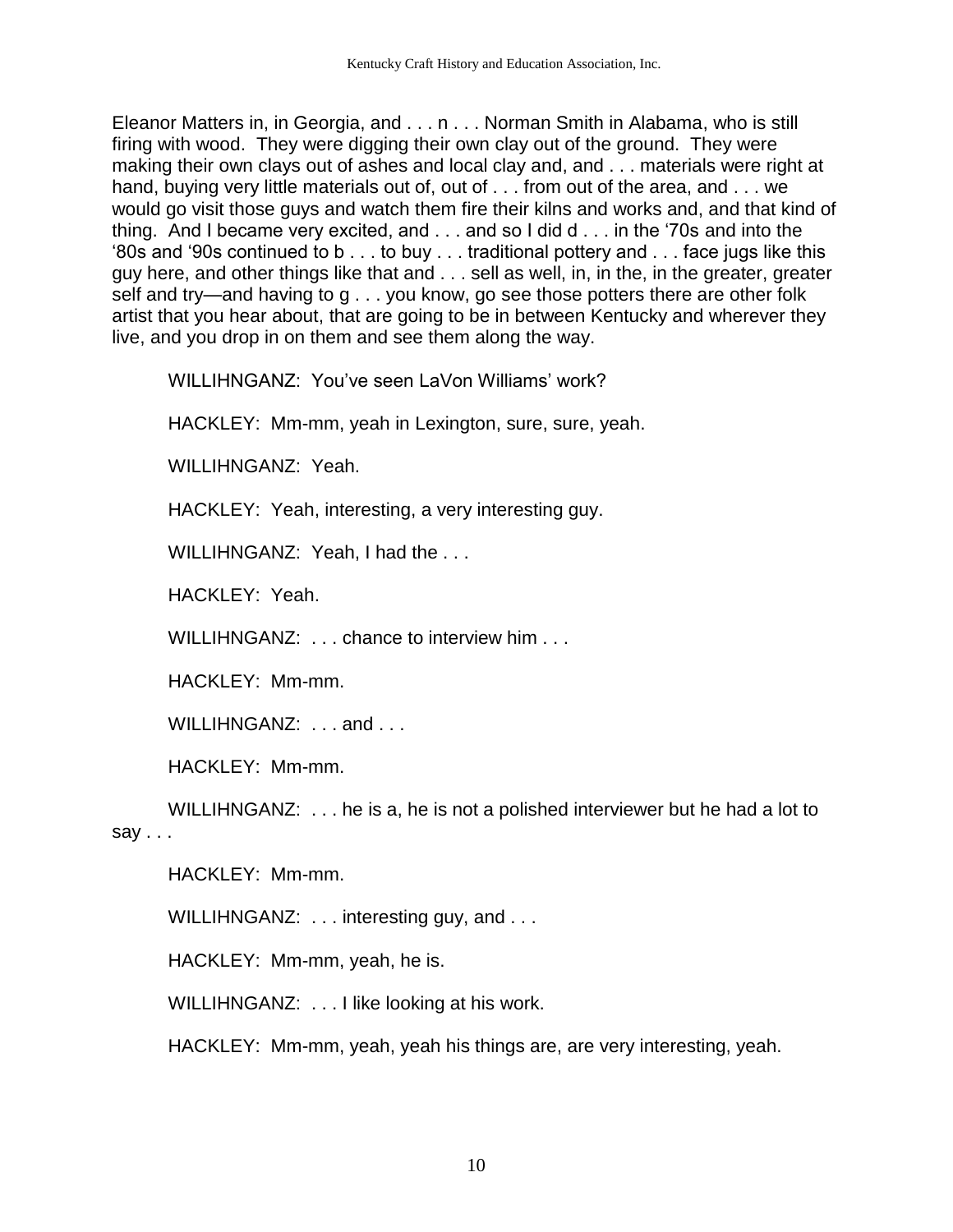WILLIHNGANZ: So . . . at this point, you're sort of semi-retired because you've closed your gallery, is that right?

HACKLEY: Mm-mm, yeah, yeah . . . I, I, I have some health, health issues. I've got . . . I have gout and then . . . I have . . . neuropathy in my feet that was . . . unfortunately was a . . . side affect of, of some of the statin drugs I was taking at one point and . . . so I don't walk very well anymore [Laughing].

WILLIHNGANZ: Mm, I'm sorry.

HACKLEY: And—yeah, and so . . . that, and then my doctor has loaded me up with a lot of pills, and I wasn't really paying as much attention as I should have, and I've been paying and . . . I went through a phase where I was a li . . . a little . . . strung out and depressed and, and . . . I'm, I'm, I'm attributing a lot of it to the pills, because once I got off the pills I felt a lot [Laughing] better, so, I think, I think there, there was really something going one with taking way too many, way too many meds. And . . . so I wasn't spending a lot of time at the gallery because I was so strung out and crazy, and . .. so ... it, it, it ... and I have to th ... I have to say also that the tourist ... part of the job, having a gallery . . . the, that wasn't as interesting to me as . . . it wasn't as much fun as . . . selling to collectors and, and that kind of thing. There're, the, the sort of, the sort of tourism . . . industry I think is, is based on . . . through entertaining people, and then also having some small inexpensive object for them to take home, and . . . that's not really what—I'm more interested in, in creating careers for people, and to do that you have to s . . . be able to sell things at a certain price point for them to make . . . to make more than just a minimum wage. And so . . . the time was right, and . . . so I closed the gallery and am back to being a private dealer right now, now.

WILLIHNGANZ: Oh.

HACKLEY: Yeah.

WILLIHNGANZ: Now, one thing that I wanted to ask you about is . . . the . . . the somewhat curious . . . symbol that you have for your gallery here.

HACKLEY: Mm-mm.

WILLIHNGANZ: This looks to me like . . . like the Statue of Liberty which is down here mixing a pot with her other hand. What's all that about?

HACKLEY: [Laughter – Hackley] Well, actually it's not a pot, it's, it's actually a piece of Kentucky folk art by . . . a fellow whose name . . . I've forgotten off of the top of my head. That was designed by a friend of mine . . . Skip Taylor and . . . he owns that piece, and it's actually a, a, it's a piece of metal, it's a silhouette that this guy cut out of the Statue of Liberty and so she is holding a statu . . . a, a, the statue is actually made of something like a sparkplug [Laughing] or something I think. It's all welded up and [Chuckling] and the other hand it, it's actually a tablet that she is holding in her hand,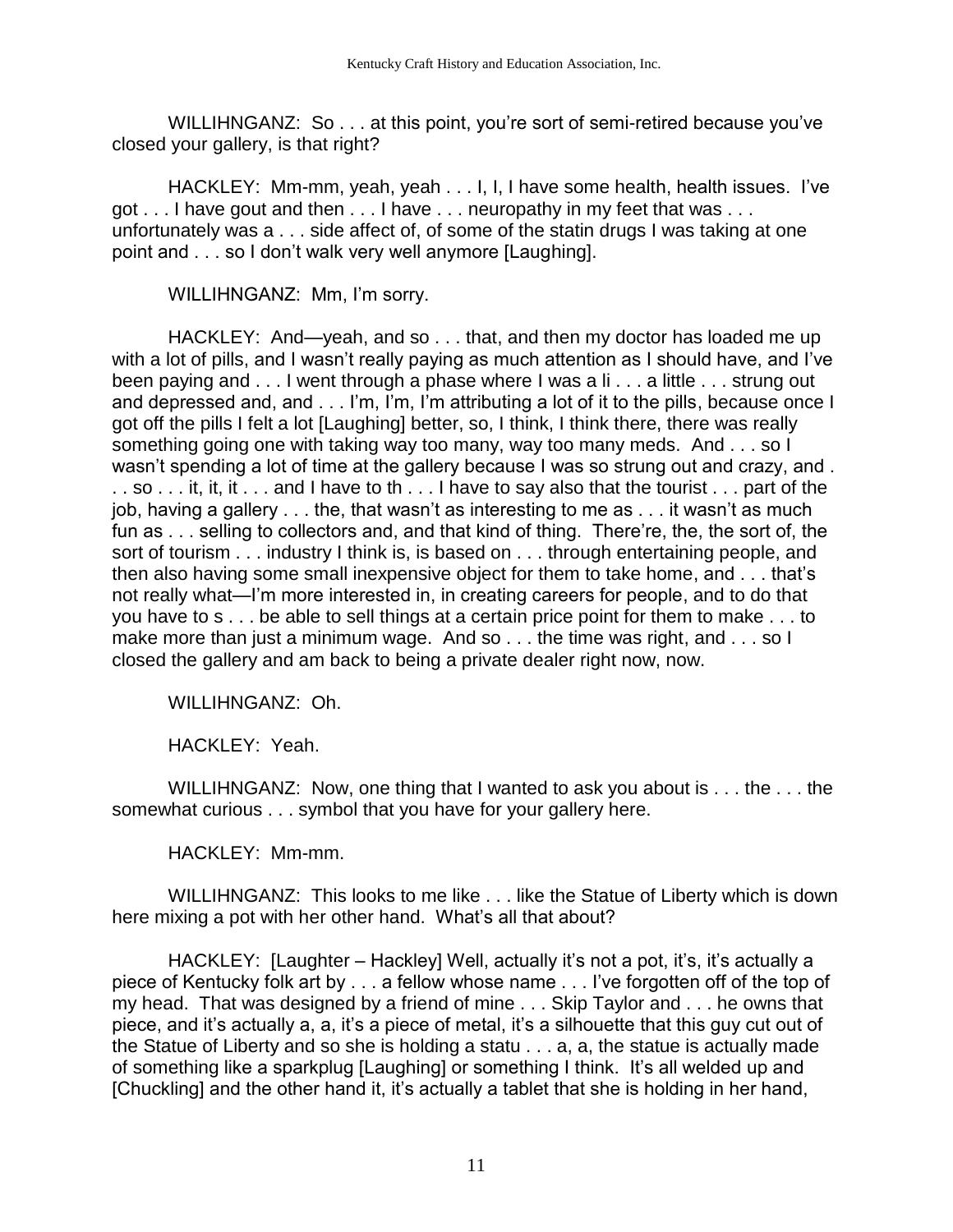and he cut, he cut the, the . . . piece off at the bottom so you don't see the b . . . full base and everything. So I guess it does look like she is ma . . . maybe churning butter or something [Laughing].

WILLIHNGANZ: Well this gal, interesting look [Laughter – Hackley and Willihnganz]. Now, tell me about what art organization do you belong to? You—were you involved with a Kentucky Guild of Artists and Craftsmen?

HACKLEY: Yeah, I joined the Guild in '70, the spring of '72, I believe, the first spring I was here, and I heard about the fair, and . . . I got juried into the f... into the Guild, and . . . (Sighs) became a member and . . . basically, in the beginning, just do the fairs, and . . . which were a lot of fun, and . . . and then in . . . gee, I'm forgetting the years, but . . . for two terms I was on the board of the Guild for a while, and . . . and then Mike Imes who was president  $\dots$  at one, in one, during the 25<sup>th</sup> anniversary celebration, he asked me to  $\dots$  if I would do, put together an exhibit and  $\dots$  a catalog for the 25<sup>th</sup> anniversary celebration. So, we ended up writing a, a history of the Guild at that point, and . . . and doing this, an exhibit that was at . . . shown at the . . . Water Tower . . . gall . . . was it . . . or . . . gallery or what is it called?

WILLIHNGANZ: It was the Louisville Visual Art Association at this point.

HACKLEY: Yeah, okay.

WILLIHNGANZ: And . . .

HACKLEY: Yeah, okay. I think it was called the Water Tower, or something, or rather at that point. But anyway, that, it was at the . . . the Water Tower . . . Gallery in Louisville at that point . . .

WILLIHNGANZ: Right.

HACKLEY: . . . and . . . it was fun. I had, I hadn't realized how—because I wasn't around during the b . . . beginning years of the Guild. I hadn't realized how interesting it was, and that they had a train, that they toured all around the state and, and . . . that was, that was really, really interesting . . . to research all that stuff.

WILLIHNGANZ: So, who were some of the people you knew when you were in the . . . Guild on the board there?

HACKLEY: Huh . . .

WILLIHNGANZ: Was this after Richard Bellando was . . .

HACKLEY: Oh yeah, he was on, he was, well he was on there very early on I think, in the '70s, and, or, rather . . . '60s and, and '70s. I, I may . . . I don't think I was on the—I think it was in the '80s when I was on the b . . . in the, on the board. It may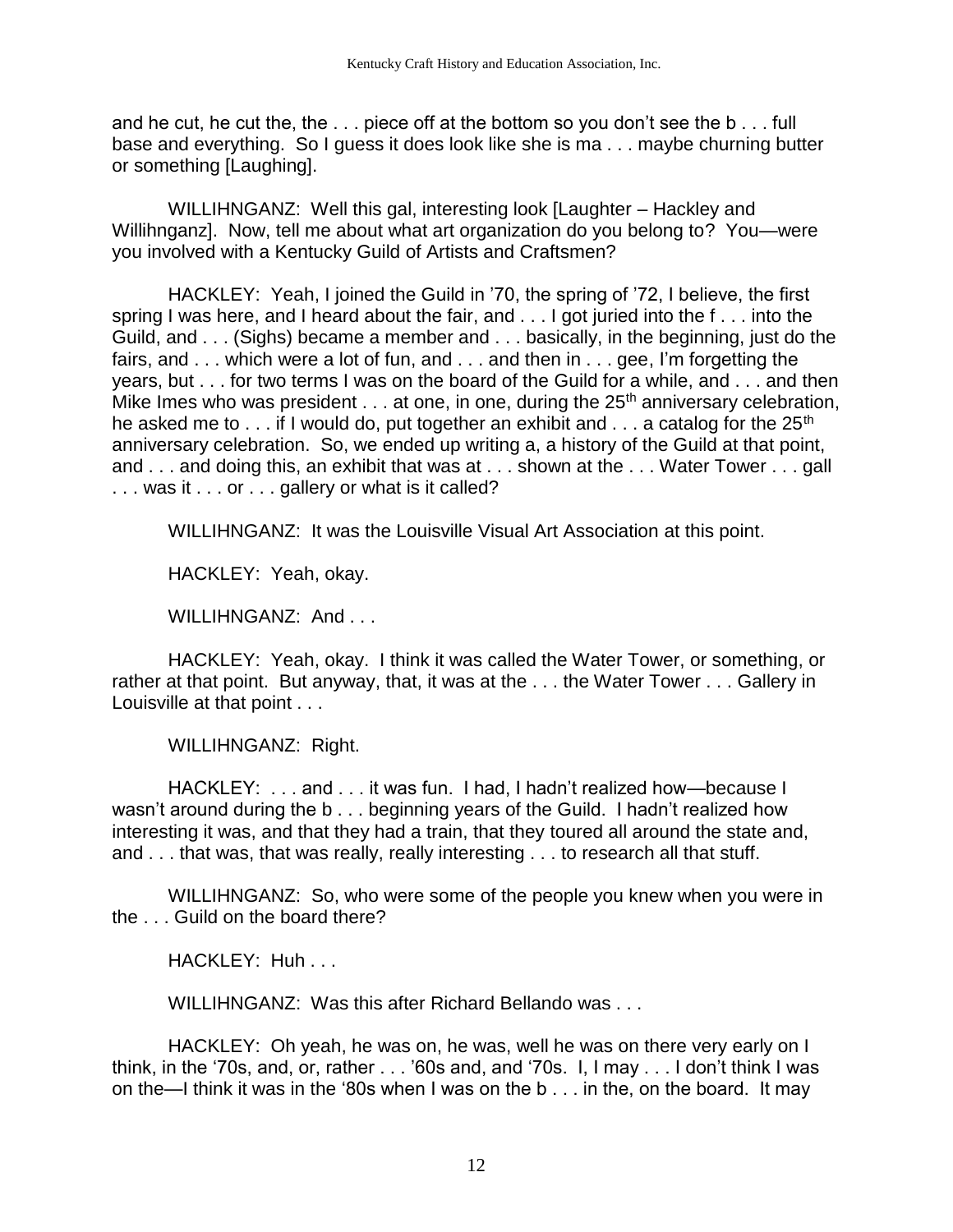have b . . . yeah, I think it was early . . . early '80, mid '80s, something like that. I'm really bad, I'm really very bad with dates, but [Chuckling] but . . . well . . . at that point . . . there were . . . people like Gwen Heffner and . . . Mike, Mike Haines . . . had, I—well actually he had just moved away. I think, when I, when I got . . . got elected to the board. Wyman Rice who is a potter . . . well known potter . . . Virginia Petty . . . who is here in town now. She used to be out in western Kentucky, Emily Wolfson . . . Phyllis Alvic . . . there are a lot of the, the usual characters [Chuckling] . . .

WILLIHNGANZ: The usual suspects.

HACKLEY: . . . still around [Chuckling], yeah, yeah.

WILLIHNGANZ: I'm, I'm actually going to interview Gwen Heffner on Tuesday, I believe.

HACKLEY: Oh great, yeah, real good, yeah.

WILLIHNGANZ: (unintelligible).

HACKLEY: Yeah, yeah she is a . . .

WILLIHNGANZ: I get a little more history that way.

HACKLEY: Mm-mm.

WILLIHNGANZ: What . . . what did you get out of being involved with the, the Guild?

HACKLEY: Well . . . I mean, I, obviously its fun to meet other artists and . . . that sort of . . . comradery that you have with other, other artists, it's always fun. I mean, obviously the . . . and I think this was true of . . . an awful lot of people that joined the Guild was that it was a venue for selling things and . . . I think that was . . . I think that's als . . . I think that's a very positive thing but it, and, and, and . . . but I think it's one of the things that makes the Guild difficult to, to, to r . . . as an organization to run, because it is an artist-run organization and . . . wh . . . when I was on the board, we ha . . . we had lost a director and we weren't financially able to . . . hire a new director and then [Chuckling] and, and so the, the board was trying to run the, run the organization and . . . it, it's, it's very difficult to do, to, to do that, I think . . . when you, when people have a vested interest in, in what's going on. You really need someone with the objectivity who isn't a, an artist to . . . to be the spokesman for the organization, I think and, and so there were some difficult times during that phase . . . when I was on the board. I was on the board, we had to close the gallery in Lexington and . . . there was a lot of unpleasantness about that [Chuckling], and, and . . . and fortunately it was one of those things where . . . though only maybe less than ten people who were really benefiting from that . . . gallery being open, there were, they were actually selling things on a regular basis out of that, out of that venue, and . . . it was, but the cost . . . for running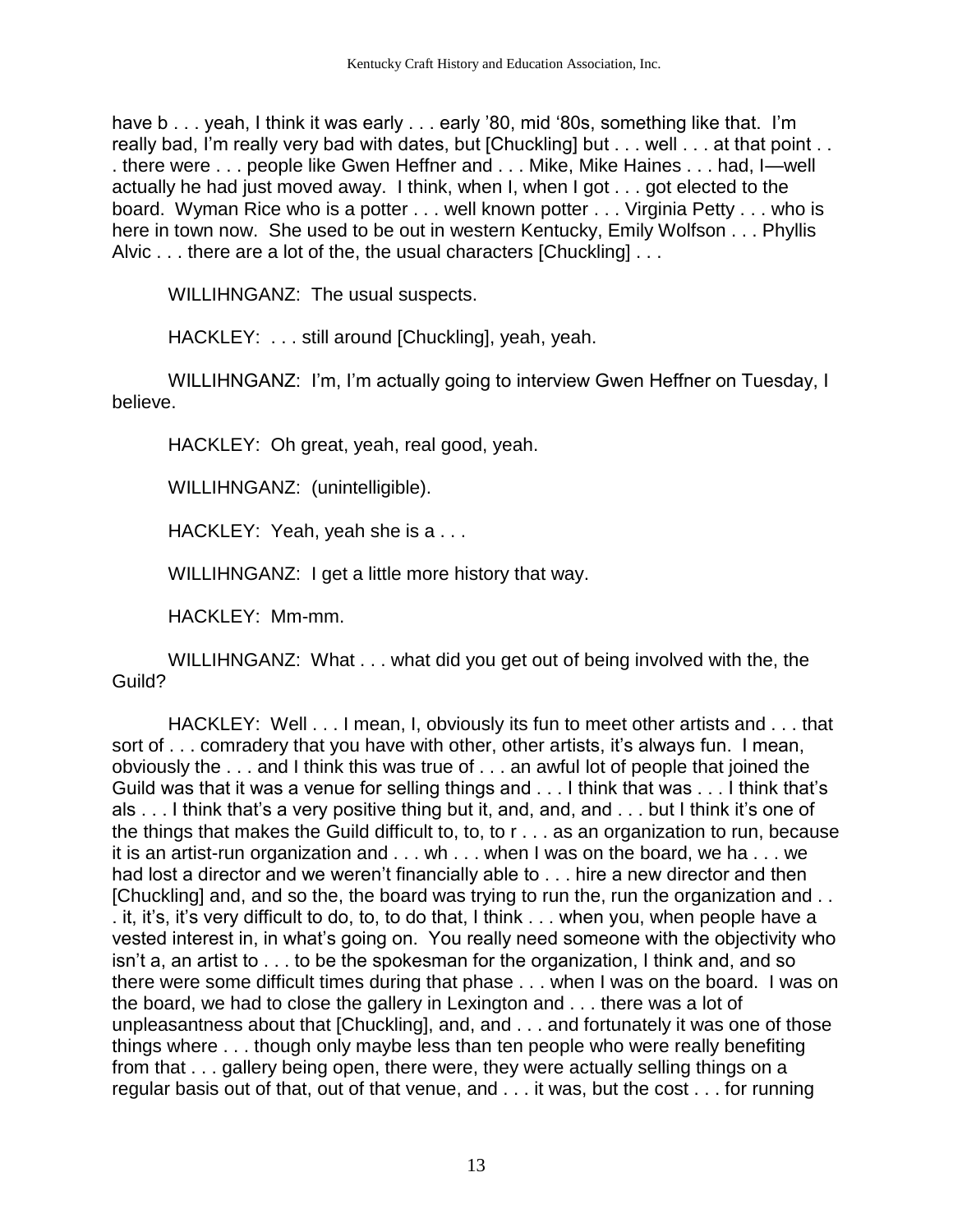the, the organi . . . the, the gallery were way pass what, what was coming in and, and . . . it took a long time to, to convince people that we should shut the doors there and . . . so it was kind of a . . . an unfortunate situation, but . . . it, you know, whenever you get a whole bunch of artists together it's kind of like herding cats, and getting [Chuckling], getting everyone, everyone . . . going in the same direction and, and . . . trying to make it, make things work as a difficult kind of situation. I think the Guild has, it, I always thought the Guild had great potential as a, because it is a state-wide organizati . . . organization, and I think the one thing that the Guild never really achieved was its . . . political clout. It should have had a good deal more political clout, because of the fact that we had people all, all over the state, we had f . . . five or six hundred members at one point, and . . . if we had had a really strong director who . . . who, you know, was able to . . . plead our case . . . to . . . various powers that be, I think the organization could have been a lot, a good deal stronger. It would have been good for education, it would have been good for tourism, it would have been good for . . . you know, artists making a living, that kind of thing. And I don't think it ever really quite reached its potential in that regard.

WILLIHNGANZ: Now it sounds to me like over the years, you've developed a lot of expertise in marketing art . . .

HACKLEY: Mm-mm.

WILLIHNGANZ: . . . craft work or . . . or visual art or whatever, and I'm wondering, did you develop that through your contacts with the, with the Guild, or is that something that you got outside of the Guild or . . .

HACKLEY: I think it's a, I think . . . well partly through the Guild, but, but I think that . . . by the time I got to the Guild, I was . . . pretty wo . . . pretty aware of how the ea ... art world worked, you know, I... when I was an undergraduate student they, at, in Virginia Con . . . at Virginia Commonwealth . . . it, it had, it was clear to me that . . . if you're going to be a working artist that you had to get things, you had to create a resume and to do that you have to get into . . . important exhibitions and you have to get your work into museums, and by the time I was . . . by the time I was a graduate student, I had things in f . . . I don't know, half a dozen museums and . . . in Virginia and North Carolina, that region that I was in, and . . . then I came to Kentucky, the Kentucky Arts Council bought some pieces and, things like that. And so . . . it was, it was, you know, the b . . . the, this sort of big picture was kind of clear in my head, even before I became a, a marketing person, you know, I would say sort of knew how, how things had to happen. I think one of the things that I lo . . . one of the reasons that I took s . . . say Edgar Tolson's work to . . . New York and Chicago and Washington, the major cities was that—and I took them to major galleries, was that . . . if you're gone, if you're really going to make an ar . . . a living as an artist, you have to . . . your work has to stack up, it has to, it has to m . . . you have to be able to put it on a pedestal next to somebody else who is really famous, and . . . and so you can't, you can't just do that in a tent [Chuckling] in a, a fair, you know, I mean that's, fairs are fun and . . . and . . . and then also you can't do it in a . . . you, it has to be a, it has to be a ga . . . in a gallery of a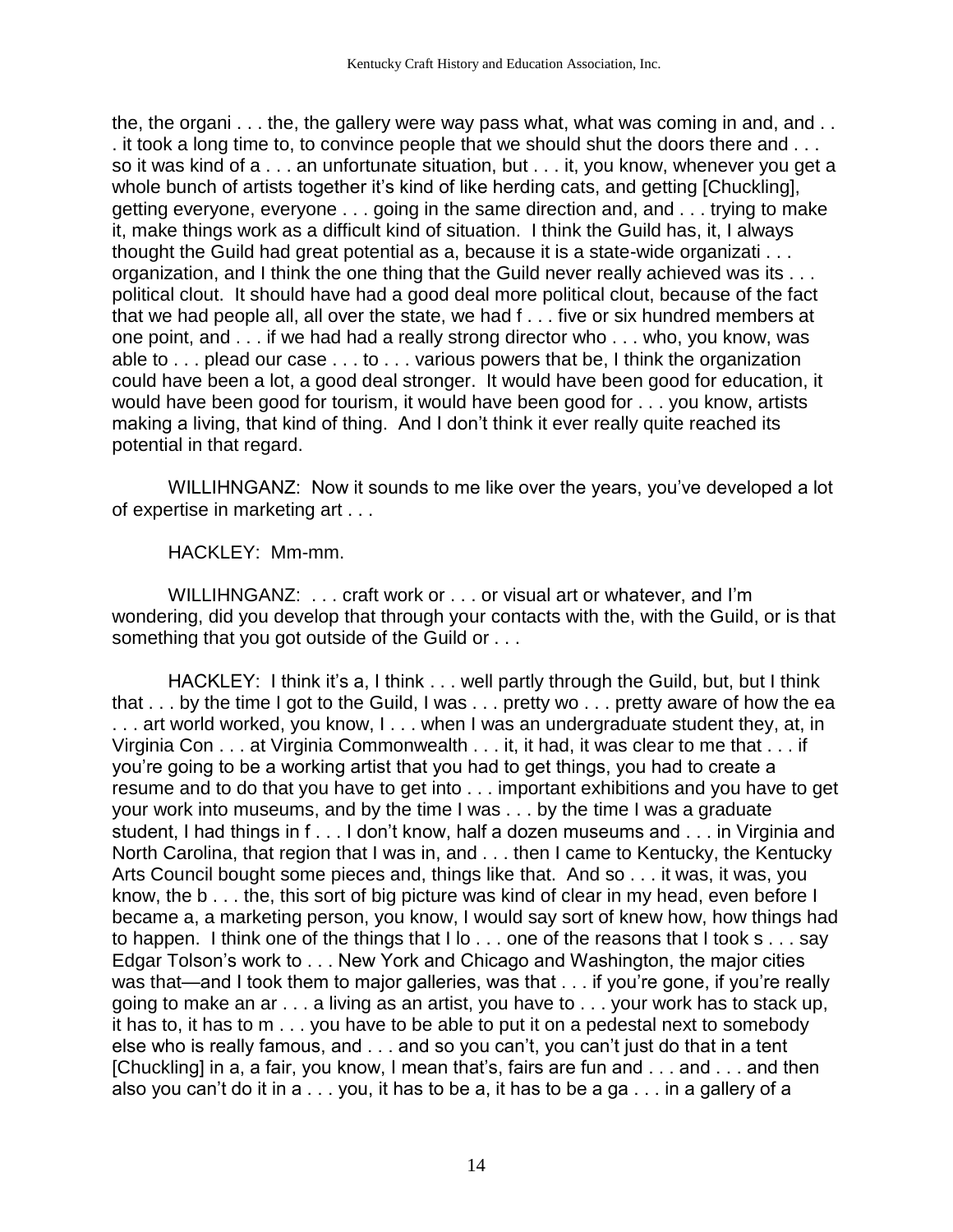certain stature, and . . . I, I didn't see that many galleries of that stature in Kentucky at that point either, I have to say. There may have been, there are a couple in wa . . . in maybe in Louisville, but . . . I didn't see any in Lexington, I didn't see any in Berea, and . . . but I knew about galleries in al . . . in other cities and I knew that there was—and also . . . the people weren't spending and, and the reason for that, the, Kentucky didn't have any major galleries that people in Kentucky didn't spend money for art at that point, and ... or didn't seem—they were spending money for art, but not a high end things, and .. . so you just have—you have to g . . . you have to go to where the, where the money is, you know, it's kind of [Chuckling] follow the money, money, I guess, was the reason, but . . . it became very clear early on that you had to do, that was the approach I had to take.

WILLIHNGANZ: Well, one of the concerns I guess, you dealing primarily with ... art galleries and things where it's very clear this is not a folk craft per se . . .

HACKLEY: Mm-mm.

WILLIHNGANZ: . . . and so you don't get into the conflict that . . . for instance some of the potters get into with . . . the amount of production they're going to, they're going to do when . . .

HACKLEY: Mm-mm.

WILLIHNGANZ: ... when the ...

HACKLEY: Mm-mm.

WILLIHNGANZ: . . . craft, the Kentucky Craft Marketing started out and they started pushing for connections with the New York vendors . . .

HACKLEY: Mm-mm.

WILLIHNGANZ: . . . major department stores and whatnot, you know, some of the . . . the potters for instance, Bybee Pottery was approached with these massive orders . . .

HACKI FY: Mm-mm.

WILLIHNGANZ: . . . that they decided they could not fill . . .

HACKLEY: Right.

WILLIHNGANZ: They just could not take that on, because . . .

HACKLEY: Mm-mm, right.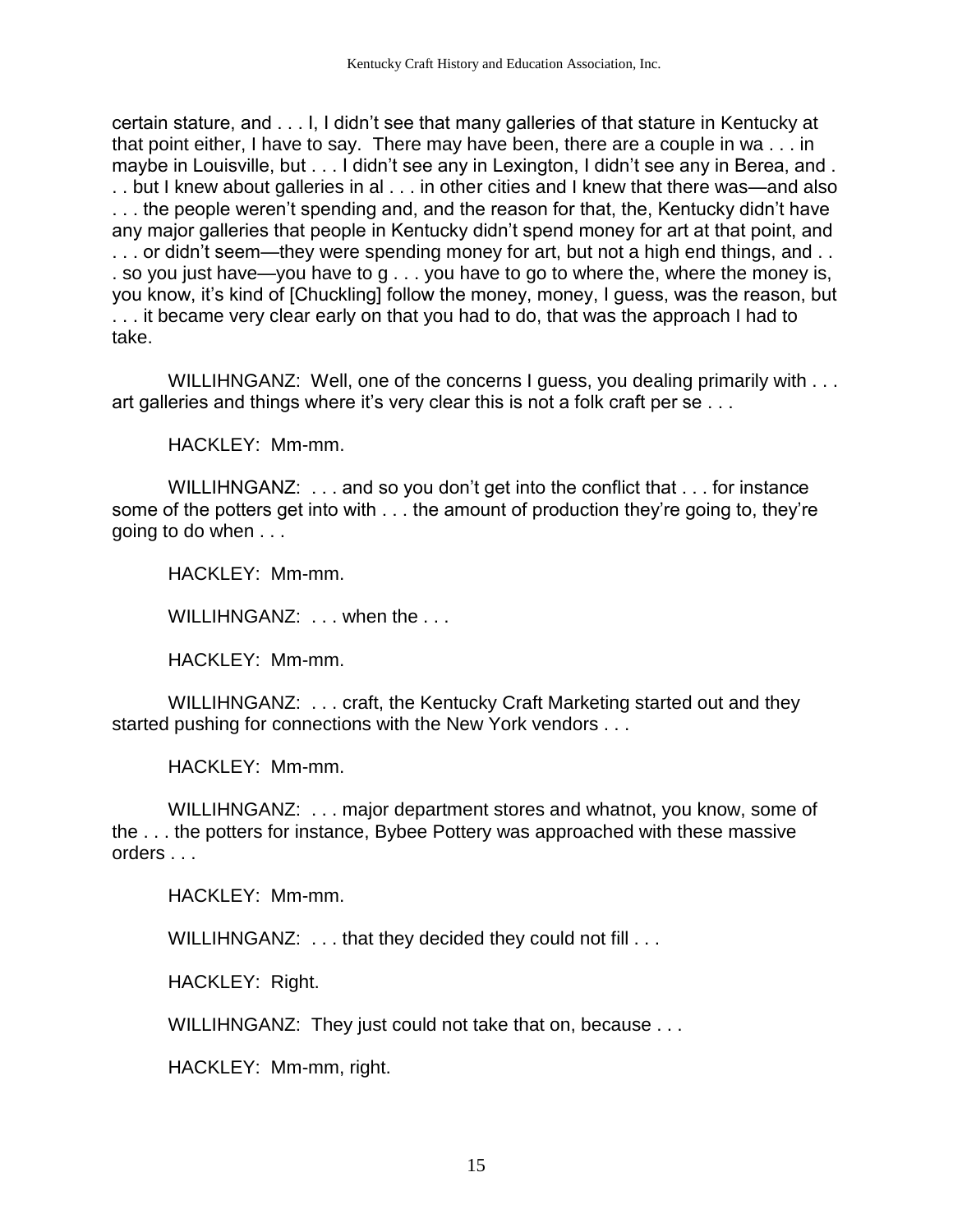WILLIHNGANZ: . . . it would compromise their whole process.

HACKLEY: Right, right.

WILLIHNGANZ: So, it doesn't sound . . .

HACKLEY: Yeah.

WILLIHNGANZ: . . . like that was a, actually a conflict for you though, because you were dealing with individual art works, is that right?

HACKLEY: Right.

WILLIHNGANZ: Is that right?

HACKLEY: Right—yeah. We weren't going to get into a production situation, and in, and in fact I never encourage an artist to . . . to crank out or repeat the same kind of imagery again, and again, and again. And I always, I'm always more interested in let—allowing them to do whatever they want to do, and I find that if you allow . . . an artist—you just sort of leave them alone, let them do what they're going to do. They're going to make things out of their own, their own experience. For instance . . . I have an artist . . . Earnest Patton, and . . . he, he is one of the people who sort of followed after Edgar Tolson and he, he lived near by and, and he is sort of distantly related to Edg . . . Edgar's . . . wife, and he's, he began carving, and he was making little figures and animals and that kind of thing, and it, and at some point then he started doing . . . s . . . a small tableau, utile scenes and . . . I, I drove in there one day and he had done a wonderful piece of a hog killing, and there is this, this . . . wooden hog hung upside down and his wife is standing beside it with a big [Chuckling] butcher knife, and [Laughing] and, and he, and he's standing, standing off to the side as well. And I said, "Where did you get the idea for that?" And not really thinking and he said, "Well we butchered hogs last week" [Laughing] and it's, it's a f . . . you know, a f . . . just a fabulous thing. I c . . . I could never have thought of that for him to do, I wouldn't have ever, you know, requested that as a subject, you know, and I'd, and like I say, I don't normally re, request subjects of, of artists but just allow them to do what they do, and . . . and it's, you know, and people have requested tri . . . to do others, to do, repeat that subject, but . . . and every time he does it, it's you know, somewhat different, you know, it's more of, it's . . . becomes—sometimes they're painted, sometimes they're not, that kind of thing. And . . . it's, I, you know, it, it's and it sort of allow people to, to do what they know and it's always going to be more interesting than anything you can suggest, I found. Although people, like Edgar Tolson did get into a trap, he did this very sa . . . famous series that he did of Adam and Eve and the fall of men and so they got these, the two . . . Adams two, Adam and Eve . . . naked and a, a, an apple tree and a snake. It's a very beautiful f . . . piece of sculpture . . . but you know, unfortunately, Edgar probably spent . . . way more time making those. I mean he, he obviously needed the money, so he made, he made as, as many as he could when they were requested. But he probably could have made more interesting things over a period, of, of course in his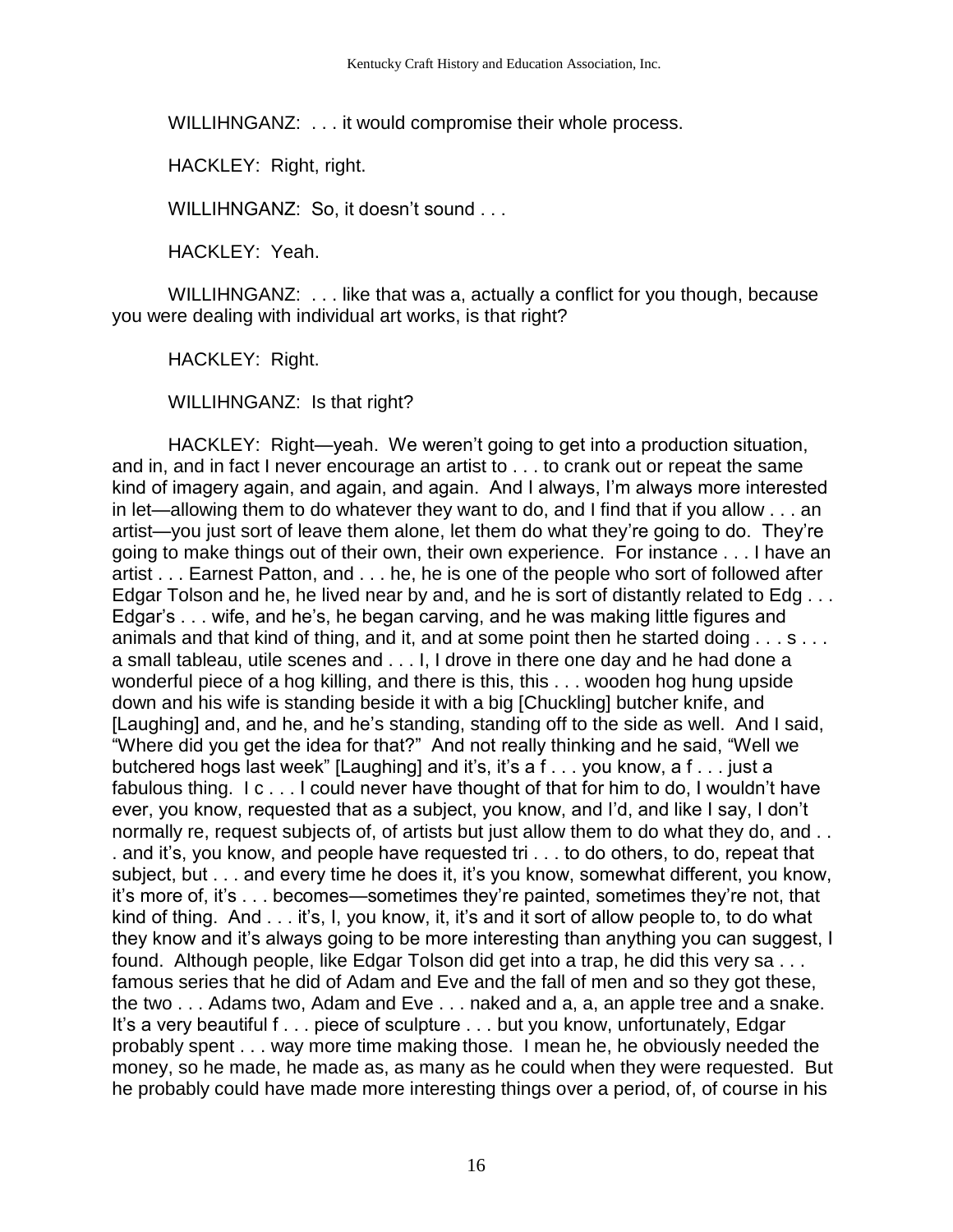career, if he'd been allowed . . . to make what he really was interested in making or could of f . . . he would have discovered the subjects on his own.

WILLIHNGANZ: Yeah, when you're marketing for other artists, you of course don't have time to be an artist yourself.

HACKLEY: Mm-mm.

WILLIHNGANZ: Do you miss that, or . . .

HACKLEY: Yeah I do . . . and I've been thinking, that now that I am, now that I'm not as . . . not on the road as much as you used to be that maybe I, I can maybe get back into making some things again, and . . . I've been, I've been mulling that over a bit. And I've always ma . . . I've always made little sketches and drawings and the things I have ideas for, all that kind of, kind of thing so. It, it's, you know, it's kind of the back of my, my m . . . mind at the p . . . present time actually.

WILLIHNGANZ: It seems to me that . . . marketing is the toughest piece for artistic endeavor, it's just . . .

HACKLEY: Mm-mm.

WILLIHNGANZ: ... it's the thing where most crafts people in particular, but any artist as I suspect, have their downfall because they can't actually market what they make.

HACKLEY: Mm-mm.

WILLIHNGANZ: Now they focus on the creation itself, and . . .

HACKLEY: Mm-mm, right.

WILLIHNGANZ: . . . I have been surprised by the number of people that I've interviewed for these series who are not full time artists, and . . .

HACKLEY: Mm-mm.

WILLIHNGANZ: ... I know that they're working at stunning stuff ...

HACKLEY: Mm-mm.

WILLIHNGANZ: . . . it's just beautiful, but they have a daytime job, and they're either teaching or they're . . . doing something else, or running a business that's totally unrelated to what they do outside of work.

HACKLEY: Mm-mm.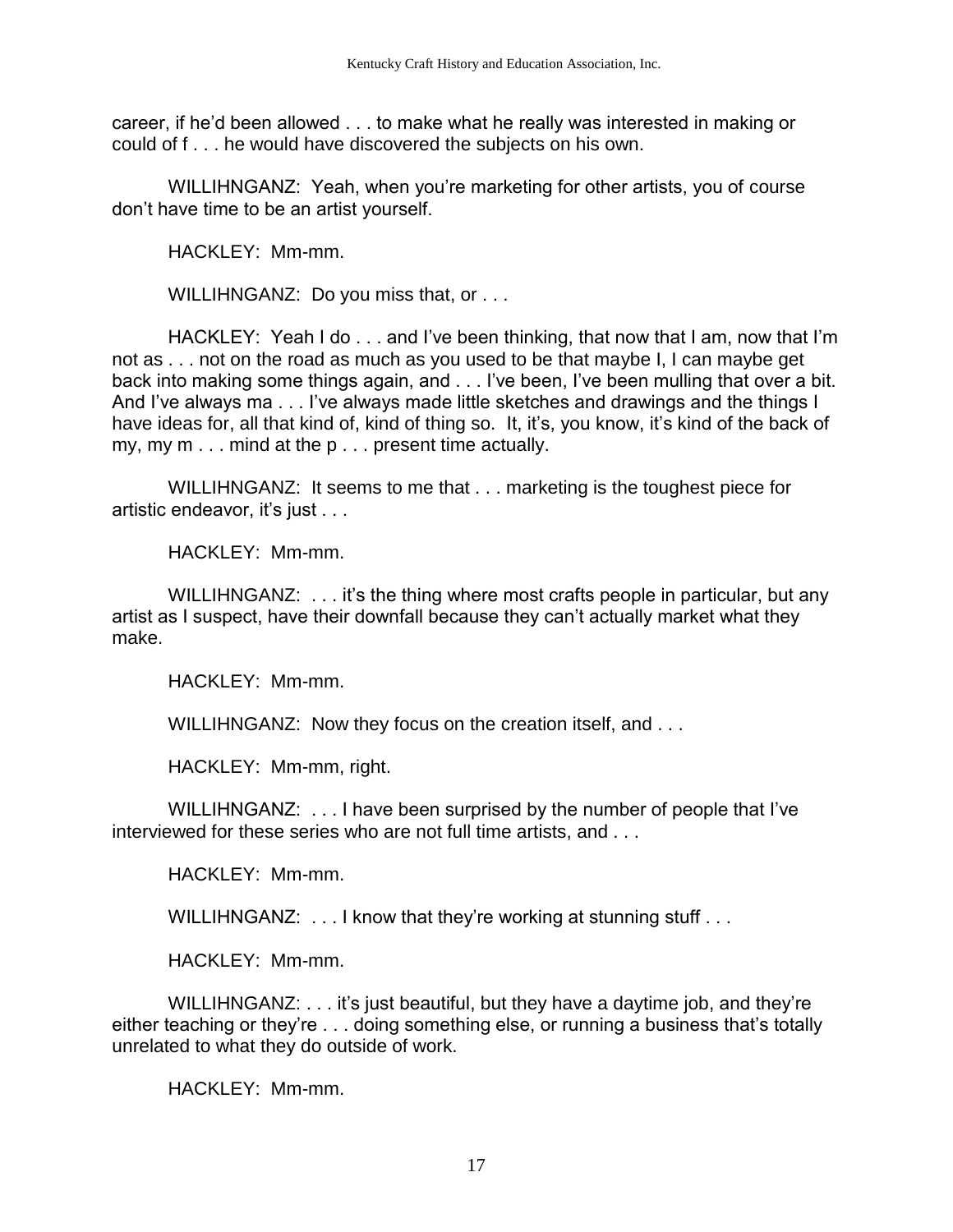WILLIHNGANZ: But they haven't really gotten to where they can market it appropriately . . .

HACKLEY: Mm-mm.

WILLIHNGANZ: . . . to . . .

HACKLEY: Right.

WILLIHNGANZ: . . . really get sustaining.

HACKLEY: Right. Well, I do think, I do think that artists are probably their worst, their own worst marketers, you know, it's, it, it . . . [Laughing] it's always easier for somebody else to talk about you and to present your things than for you to present them, because you have so much emotional attachment sometimes to pieces and you're sort of, you're emotionally involved in the piece, and . . . I find that . . . I, the, the people who are really successful usually have somebody else doing the marketing for them if they're, if, it's very rare you have somebody who is a, who's personally marketing their own stuff in a big way. And, but on the other hand, I find that artists are notoriously suspicious [Chuckling] if somebody else is go . . . —that somebody else can make some money on their work. They r . . . they really hate the idea that galleries are going to take fifty percent and fifty percent is the standard these days, yeah . . .

WILLIHNGANZ: Whoa!

HACKLEY: . . . and . . . but if they, if the, if the gallery does a good job for you . . . it's worth it, you know, in the long haul, because otherwise your stuff is sitting around collecting dust and . . . and if, and if it, if it allows you to work full time and to make thousands of dollars rather than hundreds of dollars . . . it, it, it's probably worth it, you know. Like I say, people—I think artists have, they have a real reluctance and . . . it's, it's a, it, part, it's partly emotional, it's partly they don't really think it through, you know, and, and determine, you know—also, I think that people that do work at it part time . . . maybe think that they, they really do have the extra time to do it and they, but, but, if they're working full time at something else, and making art part time, there is not [Chuckling] much time left, you know, and so they, none of it gets done well, you know, and . . . so I think, I think that . . . I really d . . . I really do . . . it, it took me a while to, to come to that realization as well, that  $\dots$  that a re  $\dots$  that  $\dots$  the artists the, they are out, artists who are out there who really do well, are generally people who have somebody else doing the marketing for them, and I can always sa . . . I can always say . . . you know, I can always say, glowing things about somebody's work that they would be embarrassed to say about their work, you know, and I can explain it—I can . . . I can't always explain it like the artist might explain it, but I can explain it . . . or talk about things, about the work . . . that . . . can—you know, like I say, I can, I can t . . . can contextualize their work in the bigger, in the bigger picture of the, and . . . they may not, may not even always be able to do that themselves.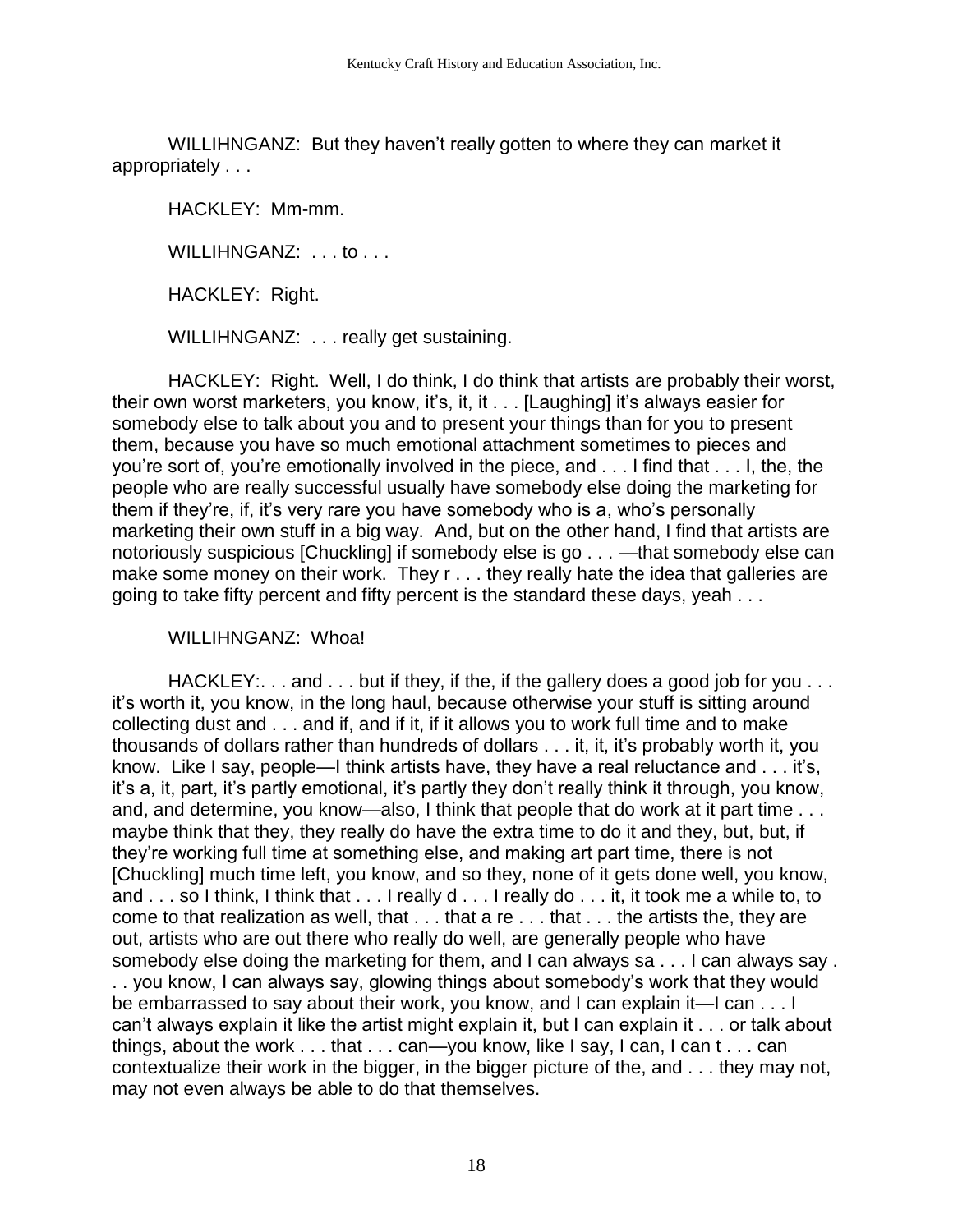WILLIHNGANZ: Mm-mm.

HACKLEY: But . . .

WILLIHNGANZ: Now you're still involved with the Guild?

HACKLEY: No. No, I left, after [Chuckling], after my two board . . .experiences [Laughing].

WILLIHNGANZ: Is that b-o-r-e-d, or b-o-a-r-d [Chuckles – Willihnganz]?

HACKLEY: Yeah well, I wasn't, it wasn't boring, it was not boring [Laughing].

WILLIHNGANZ: Was it funny?

HACKLEY: It was, it was, yeah, it was frustrating…it's what it was, and . . . I came away just . . . you know, rather . . . distraught that we hadn't really achieved much while I was on the board, and . . . it was, I just, it just seemed like it was going to muddle along for a while, you know, for a while longer, and I just, I wasn't, I had other things I had to [Laughing] to get on with [Laughing] and it's a real commitment to be a board member, especially on a statewide organization because when we were meeting, we would have one meeting in, in maybe Berea, and the next meeting would be in Bowling Green or some place, or Paducah, or so . . . and so you had a lot of traveling to do, and . . . so it was, it was a, it was, it's a real commitment when you get on the, that kind of board. So [Chuckling], so . . . you know, I, I . . . at that point it was . . . and I, and at that point I wasn't making art, any art either so . . . it was just sort of the time for me to move on.

WILLIHNGANZ: Have you been involved with other . . .

HACKLEY: No.

WILLIHNGANZ: ... organizations ... Southern Highlands Guild, or ...

HACKLEY: No, I was never a member of the Southern Highland's Guild . . . that ... and I'm not, not ever, not ever served on any o ... any other ... boards per s ... per se. I've joined other organizations but . . . I've . . . been lucky enough to stay [Laughing] stay out, stay out of, of that I guess. I, I, I... because what, because what I was doing with the folk art was so different from what was happening with . . . like, like, like when the, what the Guild is doing and I kind of think, it . . . and, and, and the artist, the folk artists I'm dealing with aren't parts of those organizations either. So, well, that's so . . . maybe a cou . . . a few of them are but . . . but most of them weren't and indeed I actually tried to get some of the artists from Kentucky, I was working within into the Guild, and none of them could ever pass muster for some reason. You would think the people like Donny Tolson who makes, makes things like that, and [Chuckling] would be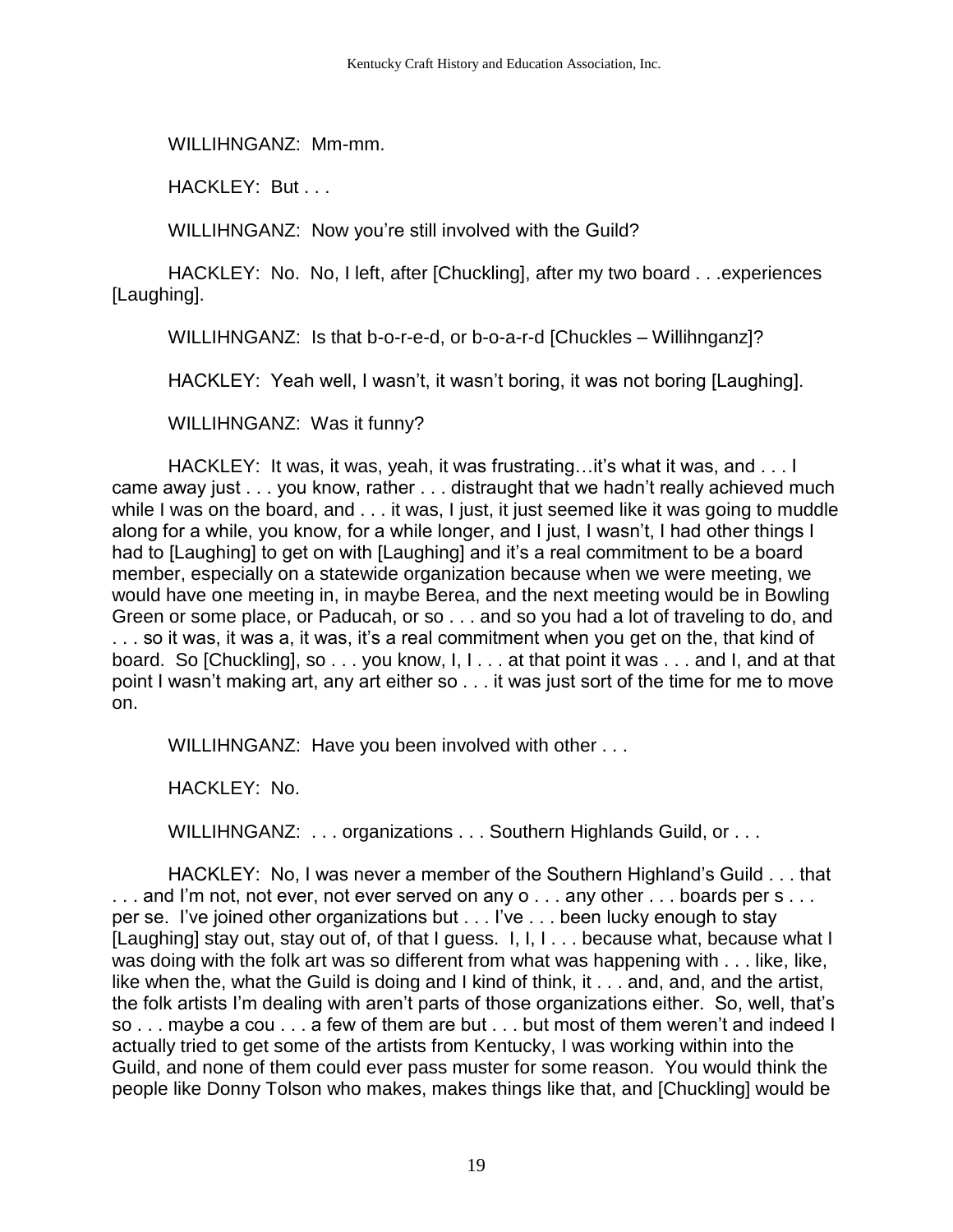. . . would be—he would easily get in, but . . . some, for some reason he didn't get pass the jury and . . . we tried a few other artists and didn't get in, in either, and I think it was . . . some, in some case the things were way too primitive probably, they weren't finished enough, they didn't have . . . they weren't shellacked or whatever you know, they were, they were these minor criticism that in, in retrospect were really not . . . relative to the, to the art and the people were looking too much at the, at the sort of, the minutia of crafting rather than the bi . . . the bigger art issues I think, and . . . so never quite got pass the . . .

WILLIHNGANZ: So...

HACKLEY: . . . jury.

WILLIHNGANZ: . . . are you basically . . . opposed to the whole jurying process  $or \ldots$ 

HACKLEY: No, I thin . . . I think it's, I think it's valid . . . I think it's a difficult thi . . . again I think it's a difficult thing when you got . . . a variety of people doing the jurying every time and people coming from different perspectives and, and . . . I think I, I don't know how the Guild is doing it these days, but I d . . . I know that from time to time the jurying system has changed [Chuckling] almost on an annual basis, and sometimes they have like committees, that just look at woodwork and s . . . and committees just look at pottery, and that kind of thing. If other, but other times, when they would have a committee of six, and they would look at everything. And if that, if they didn't have somebody on that committee with a particular ex . . . expertise and something comes in that nobody knows anything about, or they don't think they know anything about . . . it just gets, you know, rejected and . . . so unfortunately . . . there is this domino affect too because it makes people mad if they got rejected [Chuckling] when they should have gotten in. Or they feel they should have gotten in and . . . and so it, so there is these sort of hard feelings and they don't re . . . re-jury or, you know, there was, it, it's . . . they're, they're with the . . . with the jurying processing, there needs to be a lot of hand holding I think and sort of bringing people into the, into the fold and I'm . . .

WILLIHNGANZ: Although they're trying to do that, they have a mentoring ...

HACKLEY: Yeah.

WILLIHNGANZ: ... program now ...

HACKLEY: Oh good, okay, okay.

WILLIHNGANZ: ... where they're helping people through it ...

HACKLEY: Okay, yeah.

WILLIHNGANZ: I don't know how long . . .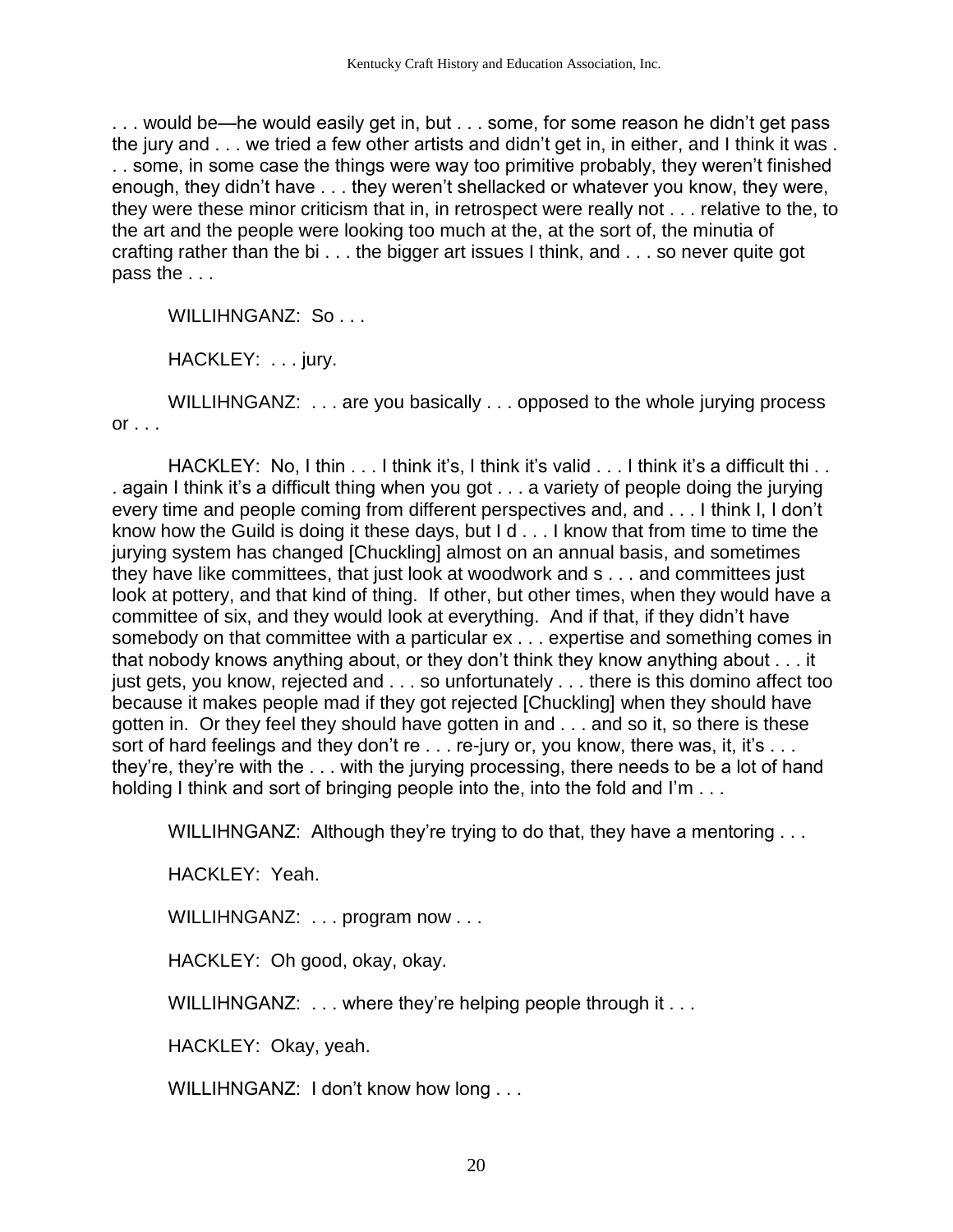HACKLEY: Yeah, yeah, mm-mm.

WILLIHNGANZ: ... they've had that, but ...

HACKLEY: Yeah.

WILLIHNGANZ: . . . I know I've interviewed at this point a couple dozen people who have been members or are members ...

HACKLEY: Mm-mm.

WILLIHNGANZ: . . . and . . . they seem to take great pride in the number of times they were turned down [Laughter – Hackley and Willihnganz]. They compare—I was, I was, eight times, I was (unintelligible) before I got in [Laughter – Hackley and Willihnganz], and I, it's always kind of . . .

HACKLEY: yeah, well [Laughing].

WILLIHNGANZ: . . . (unintelligible).

HACKLEY: Well good for, good for them [Chuckles – Hackley and Willihnganz] …yeah, if I think, I think the idea of a mentoring system is really goo . . . a good one, I think  $\ldots$ 

WILLIHNGANZ: Yeah.

HACKLEY: ... it, he real ... they really needed more of that when I was, when I was involved I think, yeah.

WILLIHNGANZ: What are your thoughts about . . . government involvement in art in general?

HACKLEY: Well I mean I think, I think that . . . [Laughing] I think that, that . . . I know because I've, I, I've actually applied for . . . grants for certain artists and of course I've written grants for . . . various kinds of programming for organizations and that kind of thing, and I think that . . . it's some government funding is great as seed money . . . and, and, or, as long as it's matched, and as long as it's somehow . . . creates a situation where the, whether, you know, art gets made and there get and more art, art gets made. I think that, I think some of that, I think that some of that's especially beneficial. I don't know, I know the only downside would—that I can see is when, when . . . government officials, you know, want to . . . somehow (Sighs). I wouldn't say . . . well when they, when they get involved with contents of, of arts and that kind of thing, which we haven't had any much of a problem with here in Kentucky, but . . . in some cases I think there, you know, there have been situations of where certain kinds of art were not . . . going to be allowed to be . . . shown or documented, that kind of thing.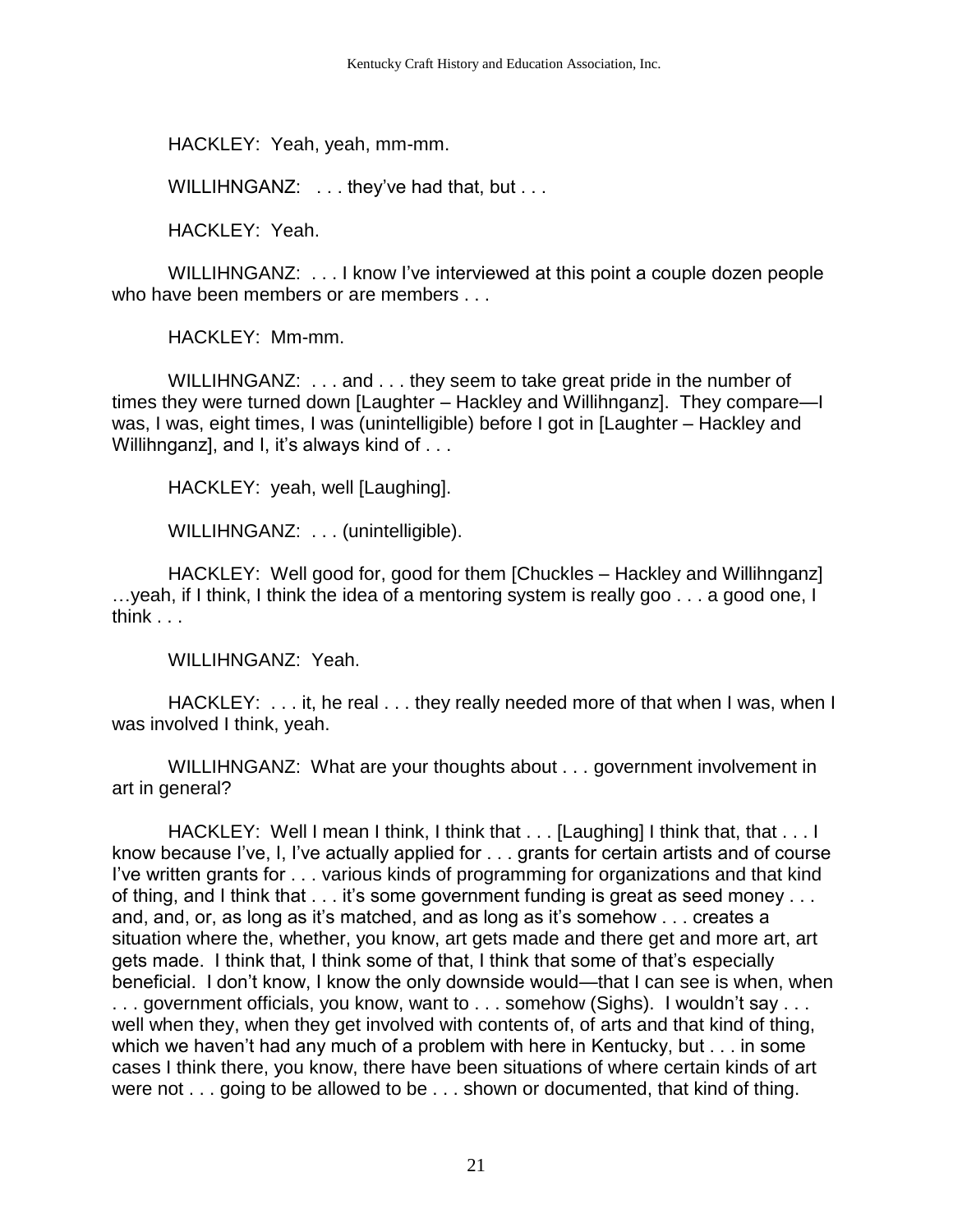WILLIHNGANZ: Well, I'm . . . I'm less concerned about censorship, although I think that's a valid issue to be concerned about that, than just the, the whole trend or movement toward mass marketing, and, you know, when . . . when . . . Phyllis George got involved in the, set up the, the Kentucky Marketing thing and they all went to New York and they got all these big orders and stuff, and it changes the content of what we're supplying, and I just wonder if we are compromising our art in some ways then (unintelligible).

HACKLEY: Well I, I think there, well…you can…there is a case to be made for that, but . . . here in Kentucky, I think, to some extent . . . the crafts have always been kind of . . . in a situation where . . . people were being asked to make a certain kind of thing. I think of the, the . . . settlement schools and . . . the . . . well even, say, even say Berea College, you know, they had, they have a certain, at Berea College they have a certain ki . . . a certain kind of designs they have students making, and . . . in some cases, some of those furniture designs have been made [Chuckling] since the twenties. I don't think they've changed a bit, and [Chuckling] so I think [Chuckling] I think that you know, there're, there're those kinds of issues that . . . perhaps, and that kind of carries over into the, into the . . . sort of government sponsorship of marketing. I think that can happen. I think that there was some of that happening during the Phyllis George years, obviously. But that's—we, we don't have Phyllis around any more. And I, one of the, one of the other things that I think was really bad in that, I didn't personally experience this (clears throat) although we were approached . . . since those years about doing catalog sales, and that kind of thing with some of the folk artists and, and it was very clear, really quickly that there is no way that these artists were going to be able to do that because . . . even if it was making a little chicken or some little twig chicken or something like that . . . the n . . . when you talk about making thousands of anything by hand . . . it's just not . . . you know, workable in, in, specially on a short term, sh . . . short term basis that they need to turn around usually. And so I think, I think that's a bit of a problem . . . or can be a little bit of a problem. I had a, I had a Phyllis George experience, where we . . . boxed up a whole bunch of canes by, you know, two dozen well maybe not two dozen makers, but maybe a dozen makers, and I boxed them up to send to . . . some store she was working with in New York, and . . . I had these b . . . they, big long boxes because they were [Chuckling] canes. The smallest long box I could get to go UPS and I packed up like twenty boxes of cans and sent to New York, and they did this promotion and . . . and then it took forever to get paid…and get…and then get the stuff back if they didn't sell…and when the things came back they didn't sell, they never opened all the boxes. They, you know…they had only opened like five or six boxes out of the whole [Chuckling] bunch I sent to New York, and so I was pretty miffed after [Laughing] all that, not, you know . . .

WILLIHNGANZ: They didn't even look at the other boxes?

HACKLEY: I don't think they ever, no, I'm sure they didn't even o . . . even opened them up. They just, you know, ripped my labels off, and put their labels on, and sent them back, you know, [Laughing].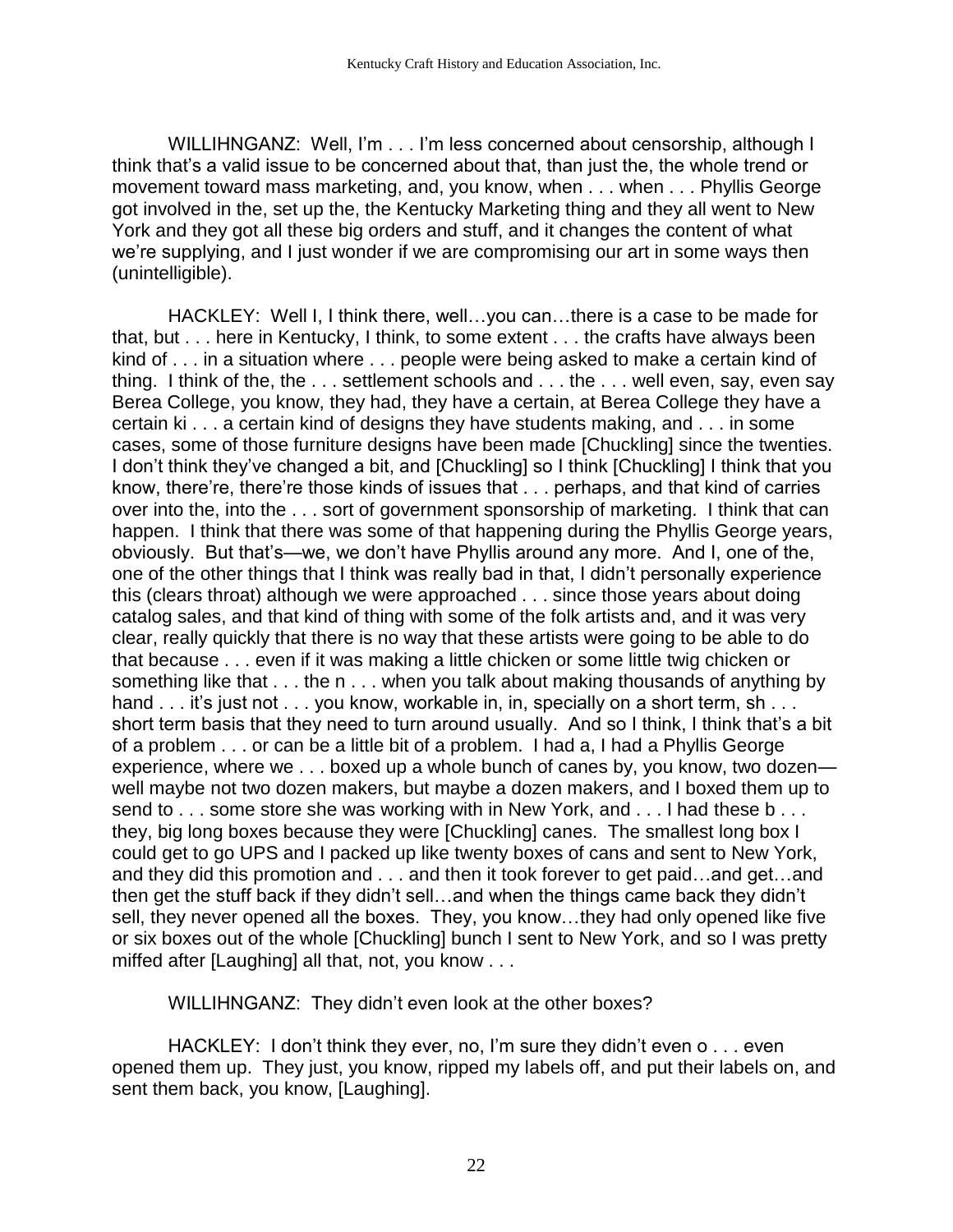WILLIHNGANZ: I could see where that would be very frustrating.

HACKLEY: And everything had been, you know, bubble wrapped and, and peanuts and the whole, you know, the whole nine-yards.

WILLIHNGANZ: Whoa!

HACKLEY: And, it was really, and, you know, I, I know that other people had that kind of experience, you know, it was, it was, you know, you were sort of led to believe that they were was going to be this huge promotion, and you'd sell lots of stuff and, and all of that, and, and for the, I think for the one-of-kind things like the canes, the walking sticks that I was . . . showing . . . there is . . . again there wasn't the market, the price point wasn't low enough and . . . because these were canes they were going to have to sell for a hundred and fifty to three hundred dollars a piece, probably, you know. It doesn't sound like a lot for New York maybe, but, but . . . when you're selling them out of a department store, hee you know, maybe it is [Laughing].

WILLIHNGANZ: Yeah, maybe it is [Laughter – Willihnganz]. Okay, let me just . . . glance with these questions that you originally had to see about probably most of this stuff. Let me . . . maybe at this point we can go around and you can show me a little bit of the, the things that you do here, and talk a little bit about them. Let me . . . dis . . .

HACKLEY: This . . . clay piece is by . . . Robert Brown of . . . from North Carolina, and he is from a traditional potting family. The Browns are like eight, or nine, or ten generations now of making pots in America, and . . . he . . . learned potting from his grandfather and father, and . . . the Brown family is one of the families that makes a . . . probably more face jugs than, than anybody else, they've been making them since the ... early part of the century ... started out making them in Georgia ... in the ... twenties, and . . . have continued in North Carolina making them ever since.

WILLIHNGANZ: Tell me about these walking sticks, are they (unintelligible) …

HACKLEY: Oh, those are by Denzel Goodpaster, a little fellow from out at . . . Ezel, Kentucky, and . . . he was discovered at the Sorghum Fest . . . by a friend of mine, many, many, in, back in the seventies, and . . . he makes f . . . made a lot of really colorful canes with figures and Dolly Part . . .

[Audio Sound Interruption]

WILLIHNGANZ: Okay, what else?

HACKLEY: Well, huh (Sighs) I don't know, we can . . .

WILLIHNGANZ: Tell me about this piece here.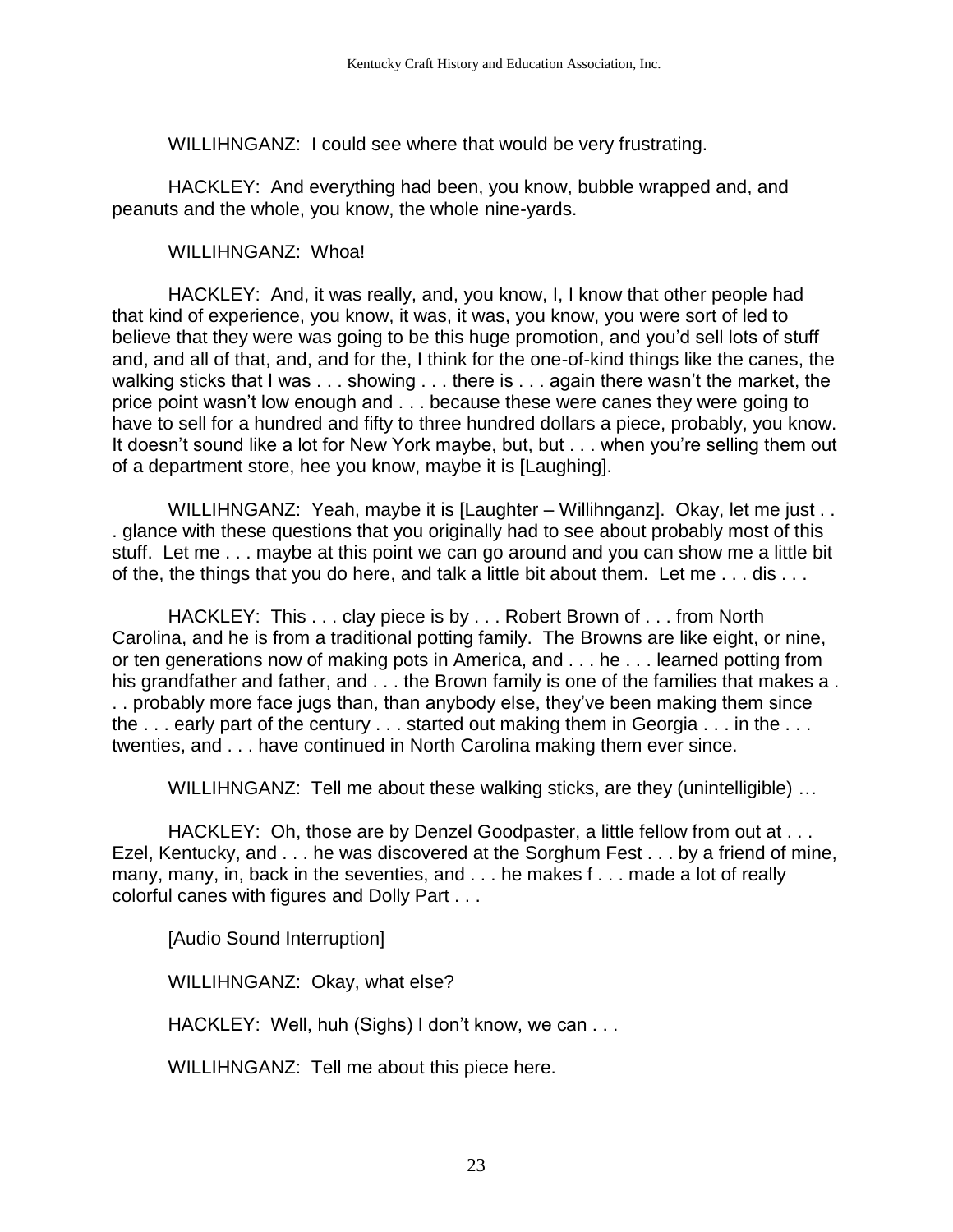HACKLEY: Oh, okay. That's . . . by Donny Tolson, the son of Edgar Tolson, the famous woodcarver from Campton, and . . . it's a fairly recent piece by Donny. It's . . . Abraham . . . about the sacrifice Isaac . . . with the ram, with his horns co . . . caught in the bushes and . . . the . . . dove and the snake.

WILLIHNGANZ: It's quite a piece.

HACKLEY: Yeah, it's really great, isn't it? (Clears throat).

WILLIHNGANZ: Okay. How about these?

HACKLEY: These are . . . walking sticks by several Kentucky . . . carvers. I—we did a . . . the f . . . actually the first state survey on walking sticks back in, I think it was '88, at the . . . what's now the Museum of Arts and Craft in Louisville, and . . . I ran around, ran all over the state looking for people who were making walking sticks, and we . . . put together and, historical as well as contemporary sticks, but we found, I think there were . . . fifty or more cane makers altogether from that group that we put together.

WILLIHNGANZ: Tell me about the one you're use right now?

HACKLEY: Oh this is by an old fellow . . . Henry York . . . one of the peopleactually one of the people we discovered doing that show. I had a, we had a li . . . we put out a press release around the state to all the small newspapers ask…telling we were doing the show, and we had a social worker who sent us a letter and say, "You got to meet this guy, he's got [Chuckling] …he makes walking sticks, and he lives in an oldfolks complex in Albany. And, he works out of the back of his station wagon, because they wouldn't let him work in the, in the . . . apartment he lived in. And . . . he had all his tools and things in the back of the station wagon, and all the pieces of cedar, and he had a, a . . . set of, a carving of a set of yoke of oxen with figures on the backs, and they were all bungee corded to the top of his station wagon [Laughing]. And, he would drive around Albany with these, these figures on the back of his sta . . . on the top of his station wagon [Laughing] …quite a local character [Chuckling].

WILLIHNGANZ: At this point I have to change the tapes.

HACKLEY: Okay. Charley Kinney…he was one of the people that I worked with for many, many years. Also . . . who with his brother . . . above made the art up in . . . outside Vanceburg in . . . Lewis County and they lived up a ho . . . real remote hollow and . . . they, I'm first met them when they were . . . first came up (unintelligible) making music, they were all time musicians and . . . they—Charley was a fiddler and his brother played, Noah played . . . guitar, and . . . and then Noah carved and Charley painted, and they became very famous actually, there . . . over the years. Charley is [audio sound cut] twenty-four American museums, which is more than a good many [Chuckling] (unintelligible).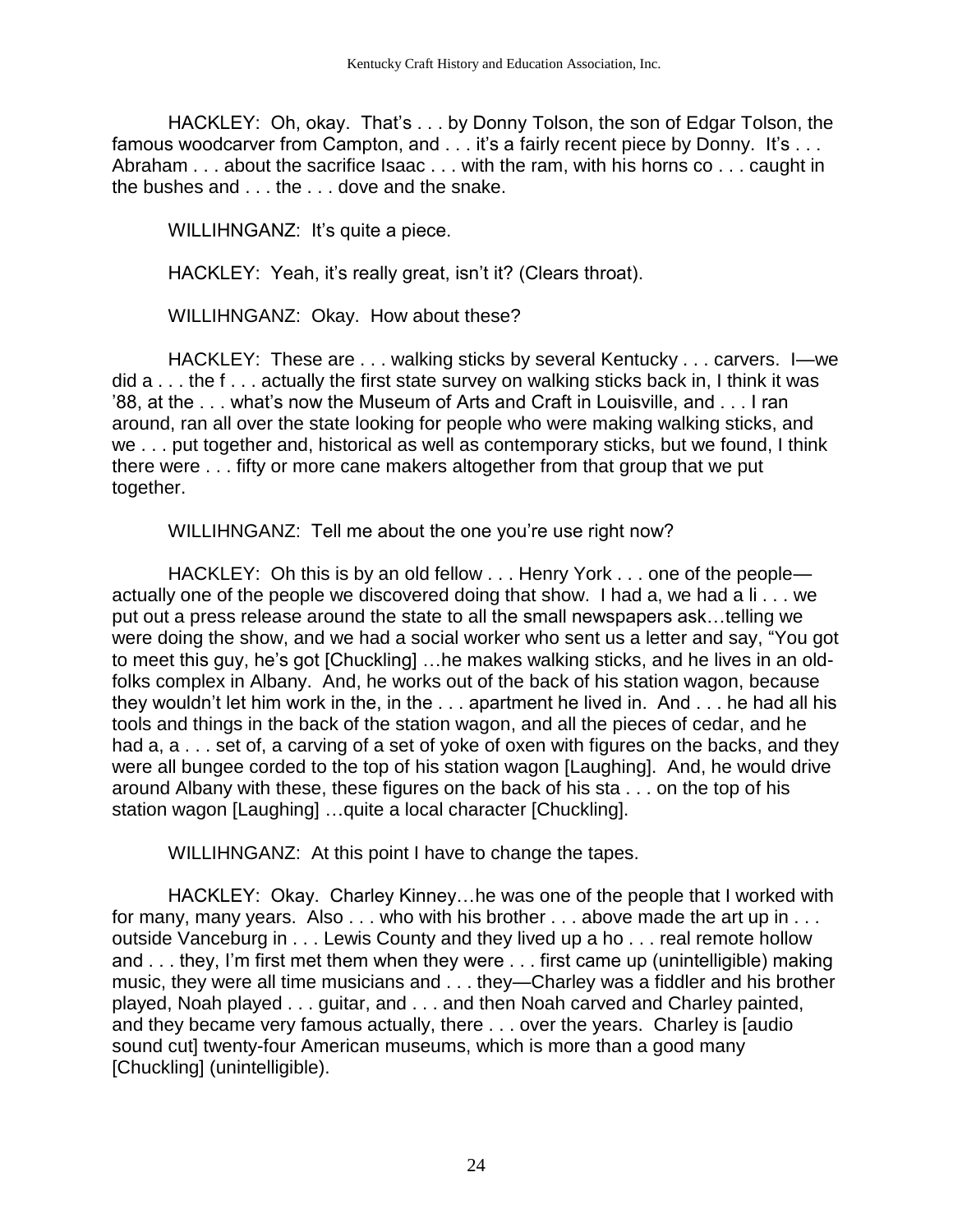WILLIHNGANZ: (unintelligible)

HACKLEY: So, [Chuckling] yeah.

WILLIHNGANZ: Okay. Those figures there?

HACKLEY: These?

WILLIHNGANZ: Yeah.

HACKLEY: Yeah. Those are by Carl McKenzie, another artist that I work with. He's . . . passed away now but . . . he wa . . . he lived out in . . . near the Red River Gorge, at Nada, and . . . he was one of those traditional whittlers he, he would just pick up a piece of wood of any kind and turn it into something and . . . (Clears throat) he just constant . . . was constantly carving since the time he, he retired in '69 . . . he whittled every day and . . . made just thousands and thousands of pieces over the years . . . traditional, traditional pocket knife carving, bright colors that kind of thing. This is a Duddle Family, the [Chuckling] the wife and husband and children and their pet snake [Chuckling]. The kids have matches and kindling to keep the fire going [Chuckling] (Clears throat). Yeah, he was also a musician. He would play . . . saw and he ma . . . he, he played what he called his tinging bow, just a, a . . . bow that he made with a piece of . . . guitar string and a piece of wood, and he would plunk it, put it off, a, against his teeth and plunk it with his thumb, and, and, and make, and make music with it. It was a lot of fun.

WILLIHNGANZ: Whoa! What about those figures up on the top up there?

HACKLEY: Those were also Carl's . . . again there is a Statue of Liberty and then a nurse and some birds, and a, a big rabbit in the center. The carving on the r . . . on the left hand side on the far end of the . . . shelf is . . . General Schwarzkopf by one of the Webb's from Tennessee, Tennessee carver.

WILLIHNGANZ: Uh-huh.

HACKLEY: Yeah. That was made right after the . . . first Iraq War.

WILLIHNGANZ: Oh.

HACKLEY: Yeah.

WILLIHNGANZ: Okay, down here a little.

HACKLEY: Do you want to go down there? Oh, well, it's a, it's a [Chuckling] it's a hodge-podge of stuff from different artists. The bird on the bottom shelf and this alligator kind of . . . creature here is by Ed Lamdin from . . . east Kentucky. He almost always made things out of . . . just sections of trees and twigs for legs and . . . and that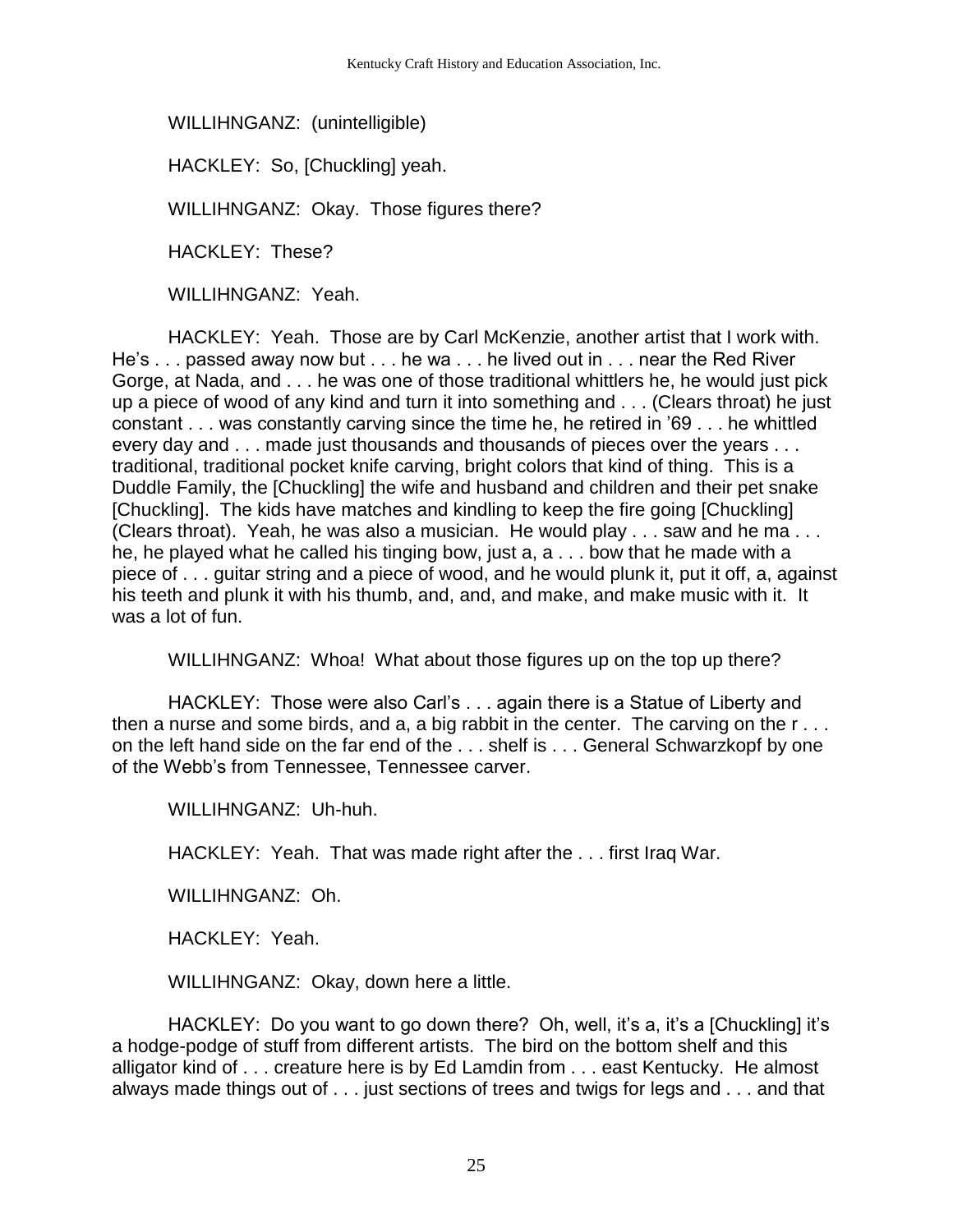kind of thing. He also made a lot of monkeys and, and . . . things out of . . . burls and, and . . . most of those things are animals for the most part. The Noah's Ark in this . . . next shelf up is by Harry Jennings, another east Kentucky carver and . . . he . . . a very . . . busy guy, very simple . . . sweet pieces as well, and this . . . piece of the possum is by Minnie, Minnie Black, M . . .—I'm sorry Minnie [Chuckling] Adkins . . . one of the better known Kentucky carvers.

WILLIHNGANZ: Which one is the possum?

HACKLEY: The possum is this gray, gray thing here.

WILLIHNGANZ: Yeah, I want to make sure I got the right (man?) [Chuckles – Hackley].

HACKLEY: Okay. And . . . yeah, she, she and her husband, Garland, started out carving in . . . the early eighties. Actually she had carved as, since . . . like she was a child, actually, but . . . they became well known in the mid '80s and on, and . . . they made large versions of that and foxes and bears, and all kinds of animals for the most part. And . . . the turtle there is also by Ed Lambdin, in front, yeah. And the pieces on the top shelf are . . . the cat is by Noah Kinney . . . Charley's brother and . . . the . . . farmer and his wife are by . . . Calvin Cooper . . . from out near Morehead, in east Kentucky and . . . the Santa Claus is by Lonnie and Twyla Money, from . . . east Kentucky as well.

WILLIHNGANZ: Why is that holding a . . . duck in his hand?

HACKLEY: [Laughing] that's a good question [Laughing].

WILLIHNGANZ: That's funny, how about the bird here?

HACKLEY: Oh that's, that's another . . . Harry Jennings piece.

WILLIHNGANZ: So...

HACKLEY: Whew!

WILLIHNGANZ: Good God, another tied down, tighten up. Hold on a second; let me turn this on focus to you again.

HACKLEY: You know that dragon, you got it?

WILLIHNGANZ: Oh yeah!

HACKLEY: Huh?

WILLIHNGANZ: The dragon, yes.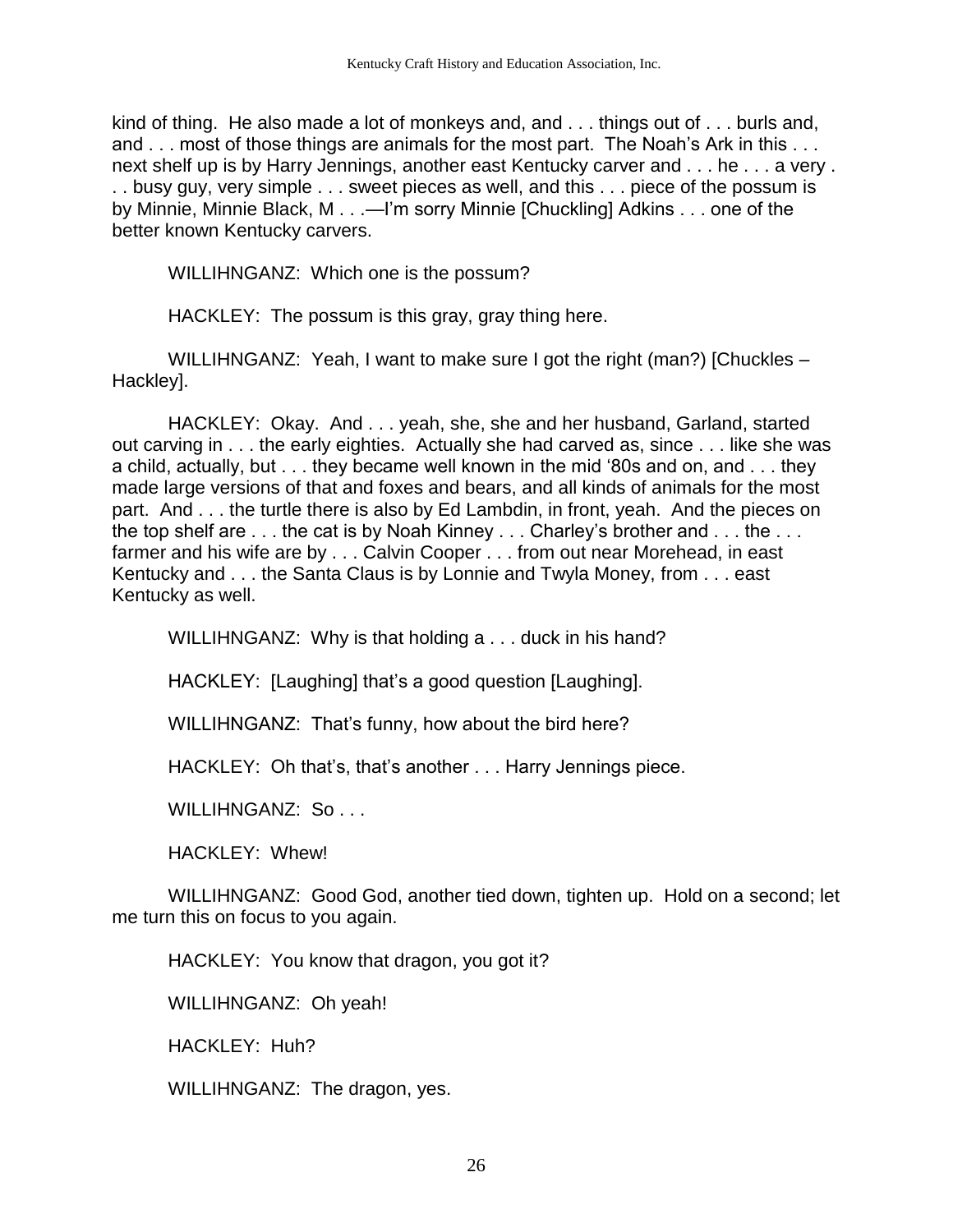HACKLEY: Oh! The dragon is ag . . . by Minnie Black. She was a wonderful . . . old woman from down at East Bernstadt, Kentucky, and she made things out of gourds. And that's all, everything there, except for the eyes maybe, are gourds that she cut up and reassembled and, even the wings are Loofa gourd and . . . she had a g . . . a museum, her gourd museum that she—it was an old grocery store they'd had, and she filled it up with . . . dozens, and dozens, and dozens and critters and people—figures of peoples out of gourds and that kind of thing. She was . . . the queen of the Gourd Festival in Ohio every year. She . . . she would go up and they'd have a parade and she would ride in the, ride in the parade.

WILLIHNGANZ: How amazing. What about this stuff?

HACKLEY: Well, again it's a number of artists. The angels by Harry Jennings, the . . . the Incredible Hulk, the green guy, is by Earnest Patton, and . . . there is a piece of African [Chuckling] art off to the left of that, and . . . the two figures in the back on the left . . . a man and woman chopping wood are also Earnest Patton, and . . . the f . . . the family in front . . . I forgot the name of the guy who did that, it's a piece from West Virginia, who was actually a neighbor of a very famous . . . carver by the name Dazel Jones and . . . The bird houses are by Willie Massey from out in western Kentucky . . . and, let's see, the turkey is Lewis Lamb from outside Berea . . . that . . . the next couple of things are anonymous, I don't know who made them, one of my flea market finds [Chuckling].

WILLIHNGANZ: Whoa!

HACKLEY: Yeah, I'm sorry things aren't displayed better.

WILLIHNGANZ: Oh, that's all right.

HACKLEY: But . . . anyway, there's still—let's see you're, yeah you're headed in the still there is also by . . . Carl McKenzie the fig . . . the fellow who did all the figures in the other table. He remembered actually s . . . seeing those stills in the woods like that…

WILLIHNGANZ: Whoa!

HACKLEY: . . . when he was a kid.

WILLIHNGANZ: And you have some figures over in the corner there.

HACKLEY: Huh . . . yeah those are . . . again Harry Jennings and . . . there is a smoke stand that . . . came from a company in Louisville, actually.

WILLIHNGANZ: Huh!